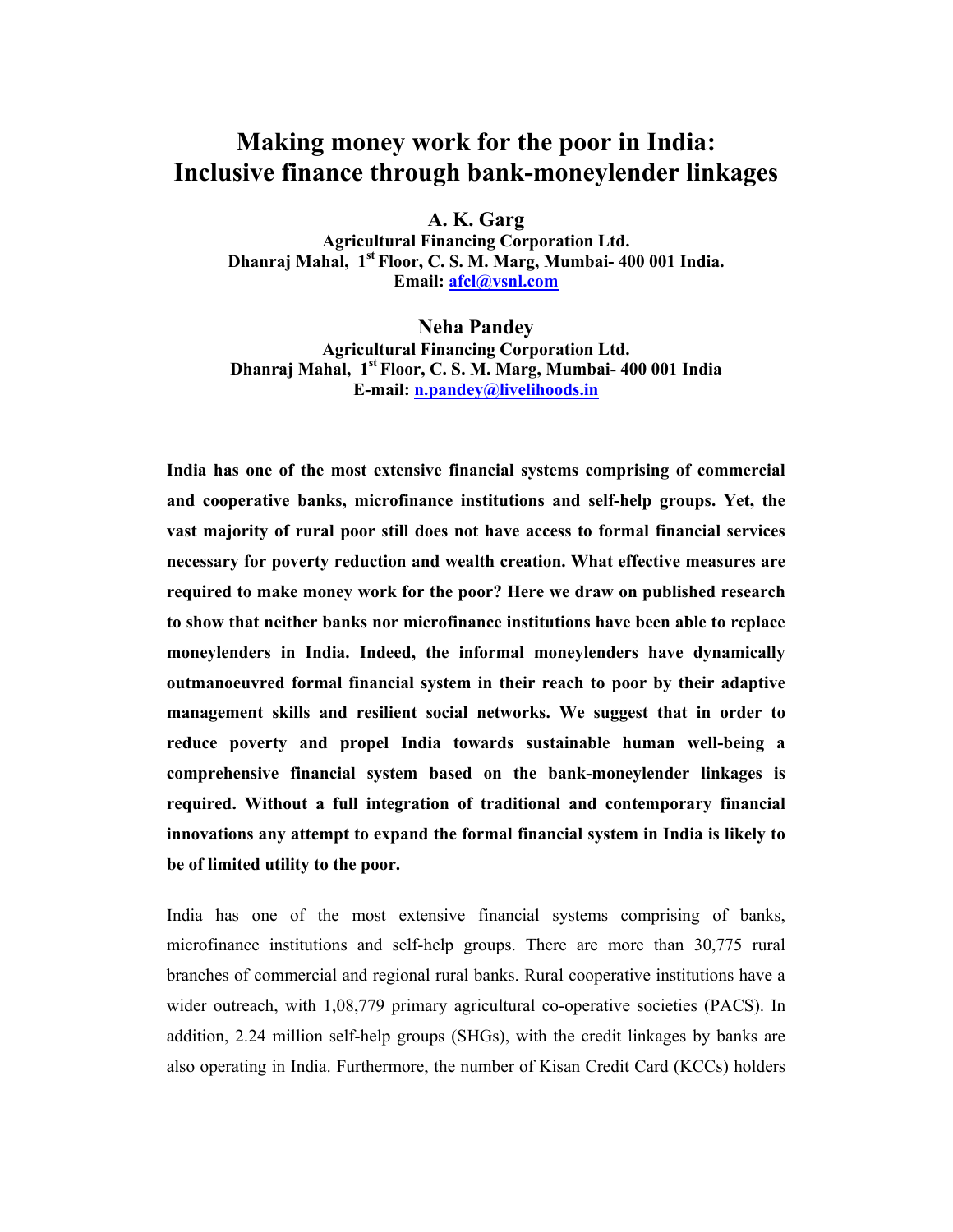has increased to  $59.09$  million<sup>1</sup>. Indeed, India compares favourably with other developing countries both in terms of the geographical area covered as well as average population served per bank branch<sup>2</sup>.

While the growth and coverage of formal financial services in rural India may seem remarkable, the vast majority of rural poor still does not have access to formal finance. This lack of access to formal credit and savings services jeopardizes India's efforts to both poverty reduction as well as wealth creation necessary to propel the nation towards ecological, social and economic well-being. This is so because the financial sector in India has failed to craft management innovations that build on the strength of the informal moneylending. No wonder then, nearly 45% of the rural lending in India is by moneylenders and the trend is actually on the rise<sup>3</sup>.

Indeed, despite concerted efforts by formal and semi-formal financial mechanisms, the informal moneylenders have dynamically outsmarted them in their reach to poor by their dynamic management skills and social networks. There is a vast literature demonstrating the importance of the moneylenders in rural economy across the word. While a full review of literature is beyond the scope of this paper some of the literature is indicated in the references $4-16$ .

The reasons for the continuous existence of moneylenders in India have to be found both in the inadequacy of the formal financial systems as well as the efficiency and innovations of the moneylenders themselves<sup>2</sup>. Serving the rural poor is a high-risk, high-cost proposition for banks. Banks have always feared the uncertainty about the repayment capacity of poor, whose incomes are subject to numerous vulnerabilities. In the absence of reliable credit information and costly monitoring, banks fear a high default risk. This is often exacerbated by the poor people's lack of collateral. Additionally, the transaction costs of rural lending in India are high, mainly due to small loan sizes, the high frequency of transactions, the large geographical spread, the heterogeneity of borrowers, and illiteracy.

Rural poor too find the banks unattractive because of their inflexibility, high transaction costs and a time-consuming process. For a poor person the transaction costs associated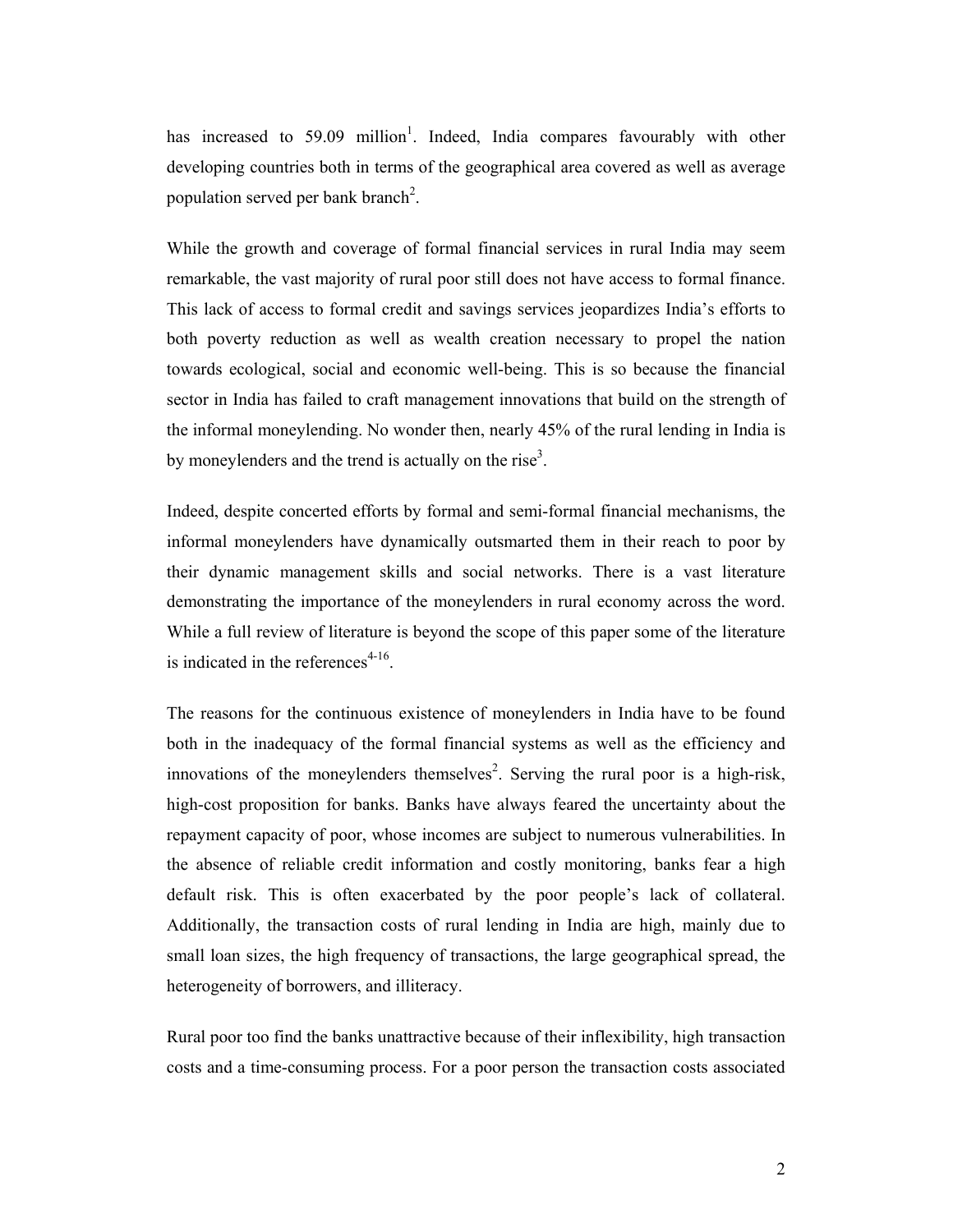with numerous visits to bank, long wait of time, mistrust born out of bad experience, and payment of extra-legal money for the approval of loan all add up to costs which are more or less equal to the costs of obtaining loan from moneylenders with comparative efficiency.

Moneylenders are characterized as being exploitative and unscrupulous. However, less recognised is the fact that faced with the competition from the expanding formal financial system moneylenders have adapted management innovations in order to remain in business. Consequently, their description as being exploitative needs reconsideration and should be seen in comparison to rates being charged for convenience-products by formal financial establishments. There are enough reasons to set aside the notion that informal moneylenders are always bad and exploitative and the formal financial services—as operate currently—are always good.

Credit cards in India are a case in  $point<sup>17</sup>$ . Credit cards are essentially convenienceproducts and a profitable service industry for banks. In India banks issuing credit cards charge at an average annual rate of 34% interest on the outstanding balance. Thus, credit card loan is about 3.2 times more expensive than a home loan at an average rate of 10.5%. Even if we take the lowest credit card rate of around 20% in India, it is still twice the home loan rate in India. These rates compare well with the interest rates charged by the moneylenders, but are not considered exploitative by the financial system. Moneylenders acting similarly as service providers to the excluded segment of the society are nonetheless considered as exploitative. As noted earlier, if we compare the credit card interest rates with the home loan rates in India, moneylenders are clearly less exploitative than credit card industry.

Comparison of all-inclusive costs of obtaining SHG loan provides another illustration. First, there are numerous studies that provide insight on the challenges associated with microcredit and self-help groups. In many cases poor have faced new and additional problems in areas where microfinance and SHGs has been introduced (See box 1). These problems would require to be resolved to harness the full potential of microfinance for rural poor. Additionally, SHGs have been noted as low-cost financial instruments for the poor. State-owned banks have been lending to SHGs at interest rates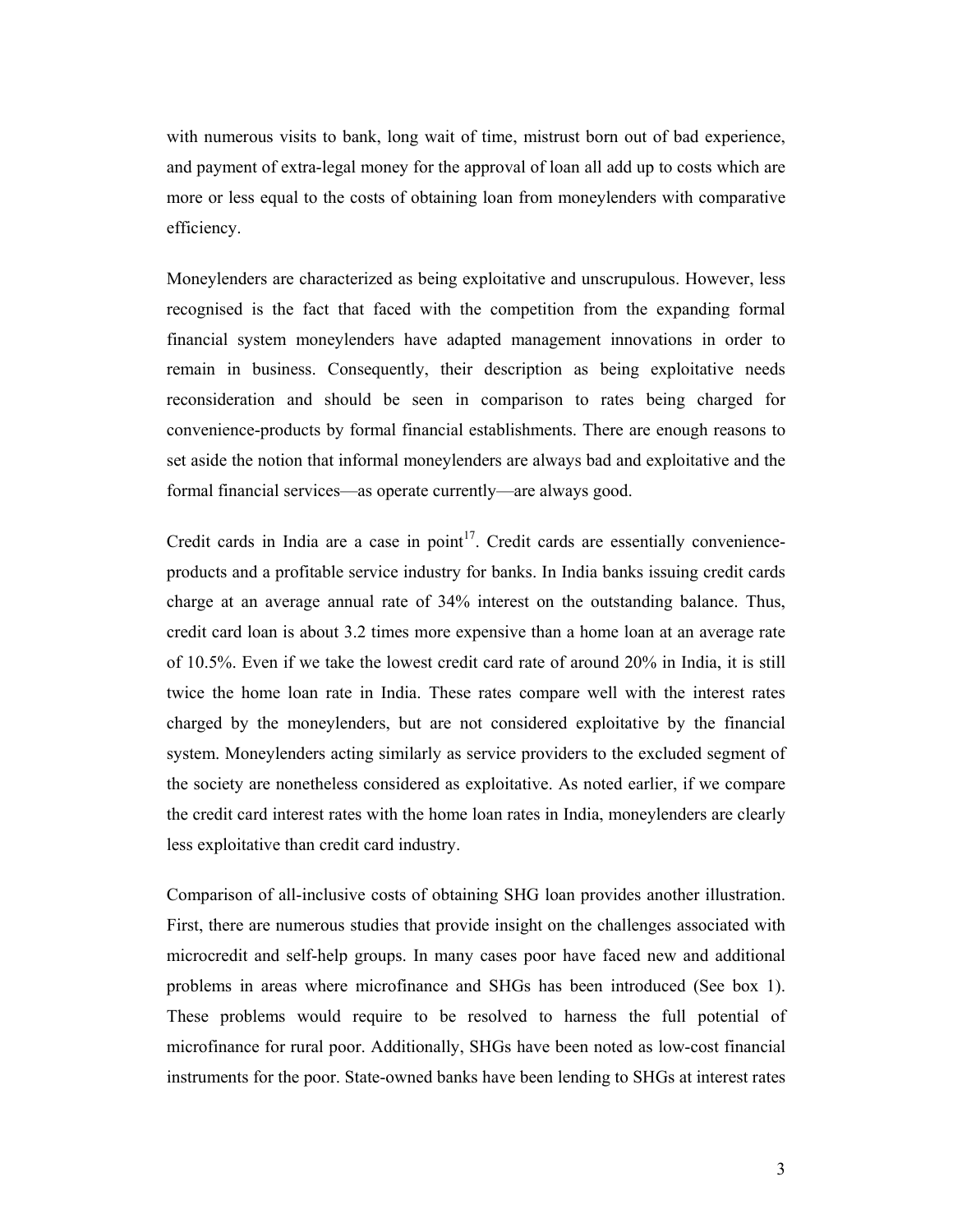ranging from 9% to 12% annually. However, recent studies indicate that the full costs are much higher, and could range between  $15%$  and  $28%$  per year<sup>2</sup>. The situation is likely to remain so because unless banks charge interest rates that enable them to recover costs, the financial viability and longer-term sustainability of SHGs may be jeopardized<sup>2</sup>.

Beyond this comparative position, there are five other key arguments that emerge from the available literature. These are:

- In dealing with everyday competition with growing formal financial services moneylenders have evolved innovative mechanisms and adaptations for efficiency and sustainability that have an edge over the formal financial systems in India. Majority of moneylenders are now using socially-responsible lending practices because they make sound business sense.
- A continuous competitive advantage of moneylenders over banks and microcredit institutions in rural India suggests that moneylenders are more innovative as service providers.
- Innate and/or operational inadequacy in microfinance and SHGs often determines the sustainability of comparatively efficient rural informal credit despite high costs of borrowing. Microcredit and SHGs as practiced in contemporary times have numerous problems commonly ascribed to moneylender, plus there is also some element of inefficiency in terms of reaching to the chronic poor (Box 1).
- Destruction of informal and time-honoured moneylending innovation in rural India is expected to have the similar negative economic impact as that of destruction of informal manufacturing in the past.
- Moneylenders, banks and microfinance are imperfect substitutes for one another. These mechanisms, however, innovatively brought together to redesign a robust and effective financial systems based on the principles of complementary strengths.

It is, therefore, important to acknowledge moneylenders as legitimate constituents of financial system. They have extensive social network and substantial credibility. Banks must establish linkages with them in order to serve the poor. In addition, moneylenders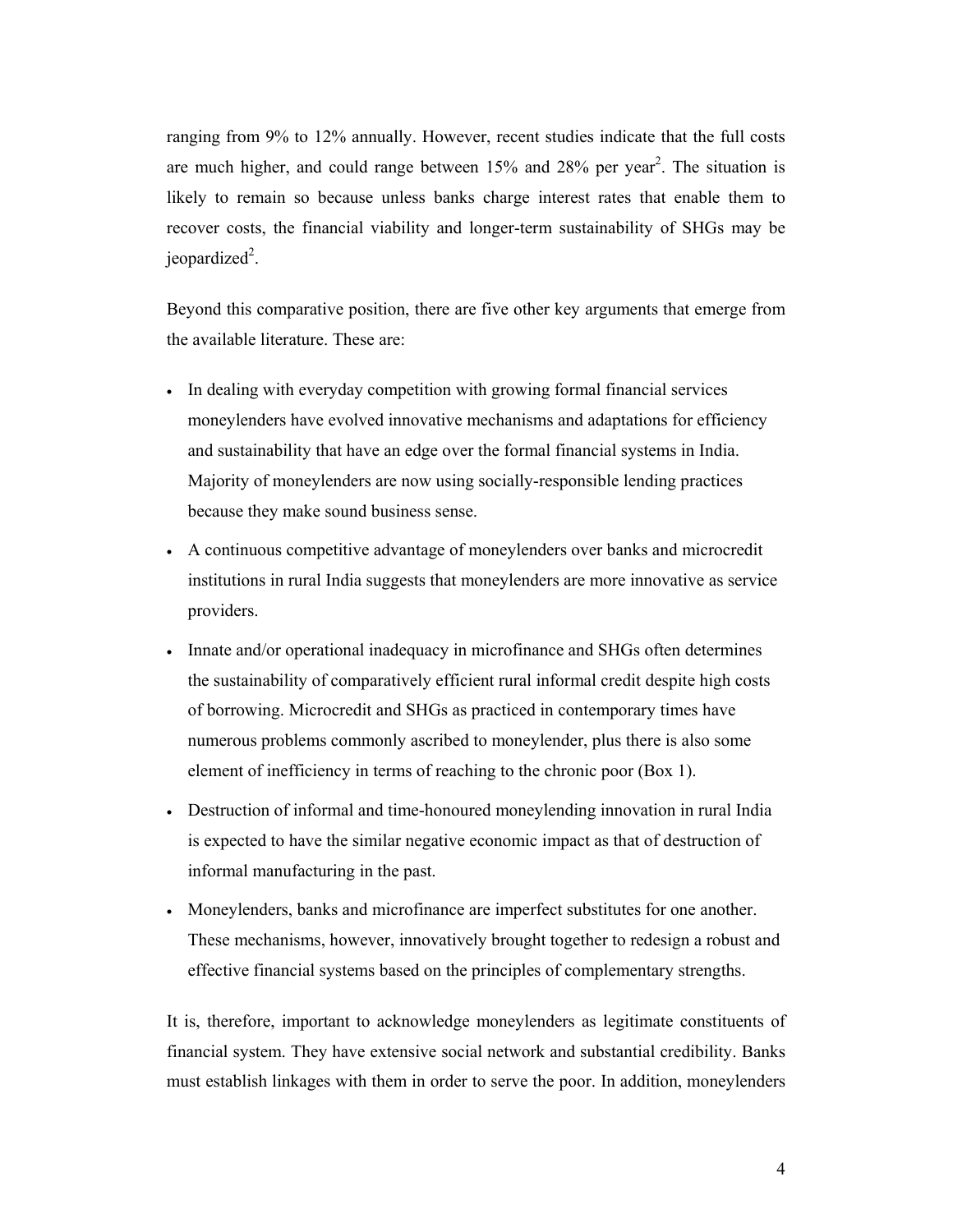should be given the flexibility to access the deposits from the public, as any other financial institution.

The suggestion to craft bank-moneylender linkage in rural financial market has powerful support in recent literature<sup>18-23</sup> as well as emerging partnerships across Asia, Africa, and Latin America. There is evidence that linkages are increasingly used by formal financial institutions to target rural clients. Initial evidence indicates that the partnerships seem to afford both partners the opportunity to overcome a weakness in what they can achieve on their own<sup>24-27</sup>.

In conclusion, an inclusive finance can ill-afford to ignore informal moneylenders in India. An innovative redesign of financial system that legitimately works for the poor is therefore called for. In order to make the money work for the poor a comprehensive financial system based on the bank-moneylender linkages is required. Without a full integration of traditional and contemporary financial innovations any attempt to expand the formal financial system in India is likely to be of limited utility to the poor.

Now question arise what next after this? On the basis of literature review and studies across the world we can presume that moneylenders can play a crucial role in providing sustainable arrangement for financial system. We need to learn from the experiences, that use of full integration of traditional and contemporary financial innovations may improve the future of rural as well as to some extent urban population. Therefore, we propose the action coupled with research which is required to achieve the desired changes. Furthermore, action research can be backed with field implementation to strengthen the idea to promote non financial system or informal credit.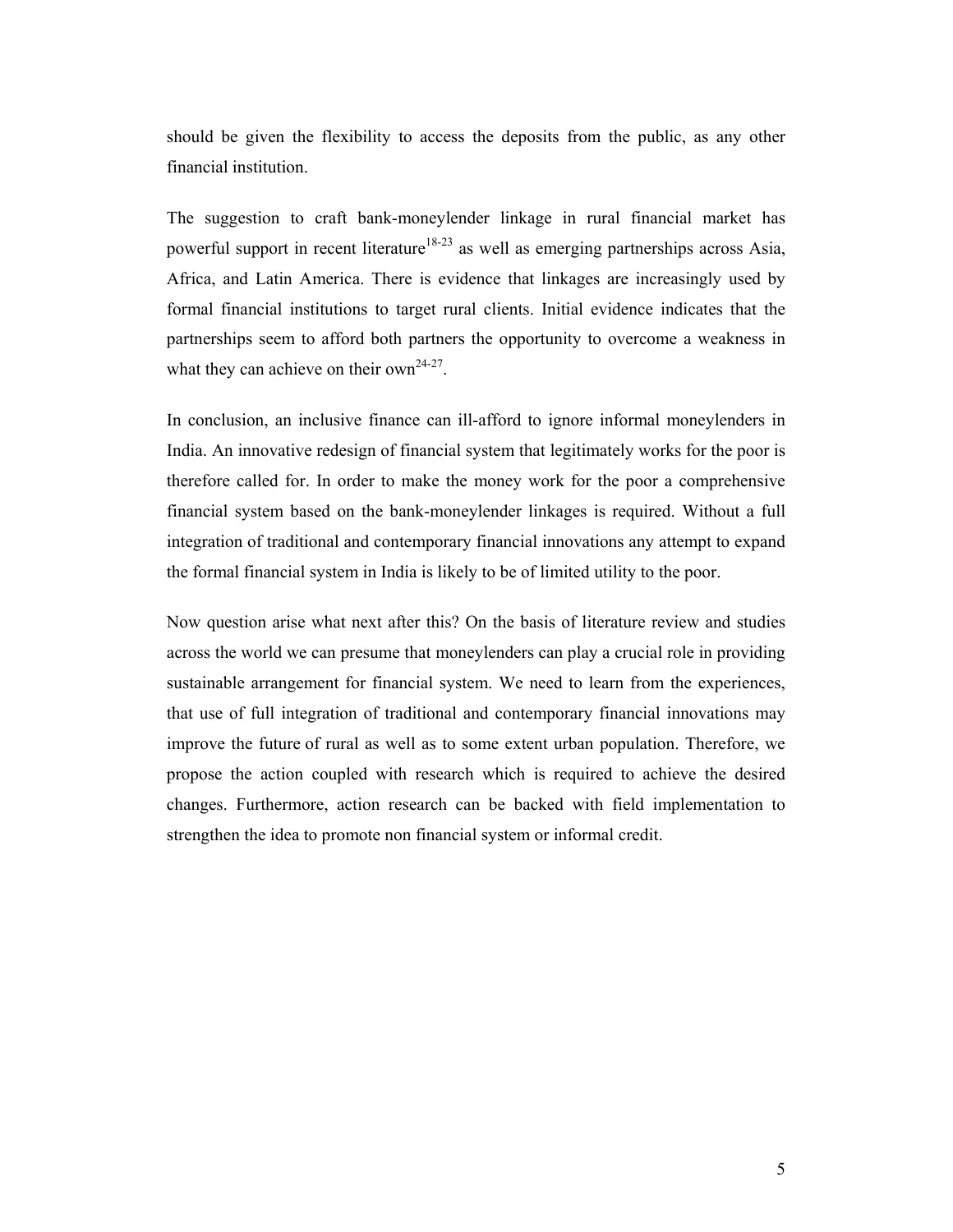## **Box 1: Imperfections in microfinance**

*First*, microfinance is an imperfect substitute for informal finance<sup>34</sup>. The intended clients of microfinance programs continue to draw on informal finance, not necessarily because microfinance institutions are ineffective, but that microfinance is not a perfect substitute for informal finance because most areas have internal political and economic hierarchies and social networks that create market segments in the demand and supply of financial resources.

*Second*, microcredit programmes works best if it is careful in targeting to reach the poor, sustaining the performance of repayment, and ensuring that programme benefits have a real impact<sup>31</sup>. If design and implementation do not carefully take these success factors into account, the success is only partial. In such cases it is less successful at reaching the vulnerable poor who are most prone to destitution<sup>28</sup>.

*Third*, borrowers from microcredit scheme are often forced to repay their loans in tightly fixed installments in the pretext of bringing financial discipline. For this reason, informal moneylenders often thrive in a complimentary role even if they charge more interest rates, because moneylenders give liberty for more informal and flexible repayment schedule depending upon the capacity of borrowers<sup>29</sup>. In addition, borrowing peers often inflict an intense pressure on women members. Thus, women have to often maintain their regular payment schedules through a process of loan recycling that increases the debt-liability on poor households, increases tension and frustration among household members, brings new forms of dominance over women and increases violence in society<sup>32</sup>. No wonder then, those who take loans from multiple sources at the same time are found to be more likely to  $default<sup>35</sup>$ .

*Fourth*, successful groups formed among the poor often exclude the even poorer, particularly those associated with market functions. The political function of groups in helping to overcome marginalization and social exclusion experienced by the poorest is often ignored $33$ .

*Fifth*, optimum group repayment pressures that help in loan recovery can sometimes create pressures among women, resulting in to domestic tension between spouses and loss of spousal income and support<sup>30</sup>.

Source: references<sup>28-35</sup>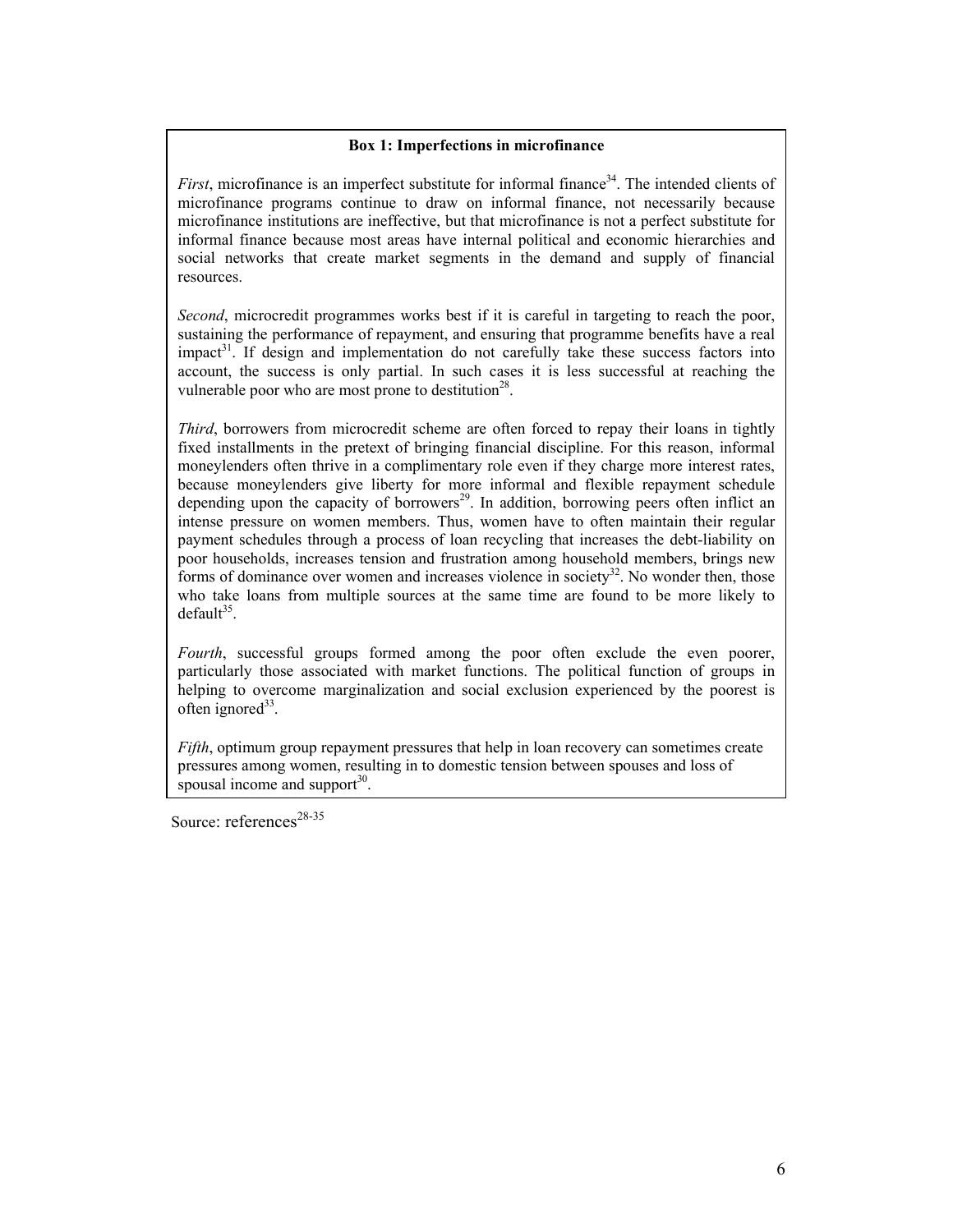## **Supplementary material: Bibliography Making money work for the poor in India: Inclusive finance through bank-moneylender linkages**

Amin, R., Becker, S. and A. Bayes. 1998. NGO-promoted microcredit programs and women's empowerment in rural Bangladesh: quantitative and qualitative evidence. *Journal of Developing Areas* **32**(2): 221-236.

Nongovernmental organizations (NGOs) in rural Bangladesh are reaching out to poor women with collateral-free credit programs aimed at both alleviating poverty and increasing women's status. The present study investigated the hypothesis that participation in credit-related activities by NGO credit members leads to greater empowerment of credit members compared to nonmembers. The sample was comprised of 1164 loanees and 1200 nonloanees from the five NGO areas in Bangladesh and of 1200 nonloanees from non-program areas of rural Bangladesh with no significant NGO presence. NGO credit members had significantly higher scores on all three indices of female empowerment: interspouse consultation, autonomy, and authority. Moreover, nonmembers within NGO program areas had higher autonomy and authority scores than nonmembers within the comparison areas. Even after background variables were controlled in the multivariate analysis, NGO credit membership and residence in an NGO program area remained significantly and positively associated with both the autonomy and authority indices. Other variables that exerted a significant positive effect on women's empowerment were concrete or corrugated buildings, area of residence outside the southern or eastern regions, nonagricultural occupation, respondent's education, and age. In focus group discussions, NGO credit loanees reported that the program made them more confident, assertive, intelligent, self-reliant, and aware of their rights. NGO credit programs that target poor women are likely to produce substantial improvements in women's social and economic status, without the long delays associated with education or employment opportunities in the formal sector.

Amin, S., Rai, A. S. and G. Topa. 2003. Does microcredit reach the poor and vulnerable? Evidence from northern Bangladesh. *Journal of Development Economics* **70**(1): 59-82.

This paper evaluates whether microcredit programs such as the popular Grameen Bank reach the relatively poor and vulnerable in two Bangladeshi villages. It uses a unique panel dataset with monthly consumption and income data for 229 households before they received loans. Authors find that while microcredit is successful at reaching the poor, it is less successful at reaching the vulnerable. These results also suggest that microcredit is unsuccessful at reaching the group most prone to destitution, the vulnerable poor. The main contribution is to explicitly evaluate the targeting of an antipoverty intervention using the efficient risk-sharing framework.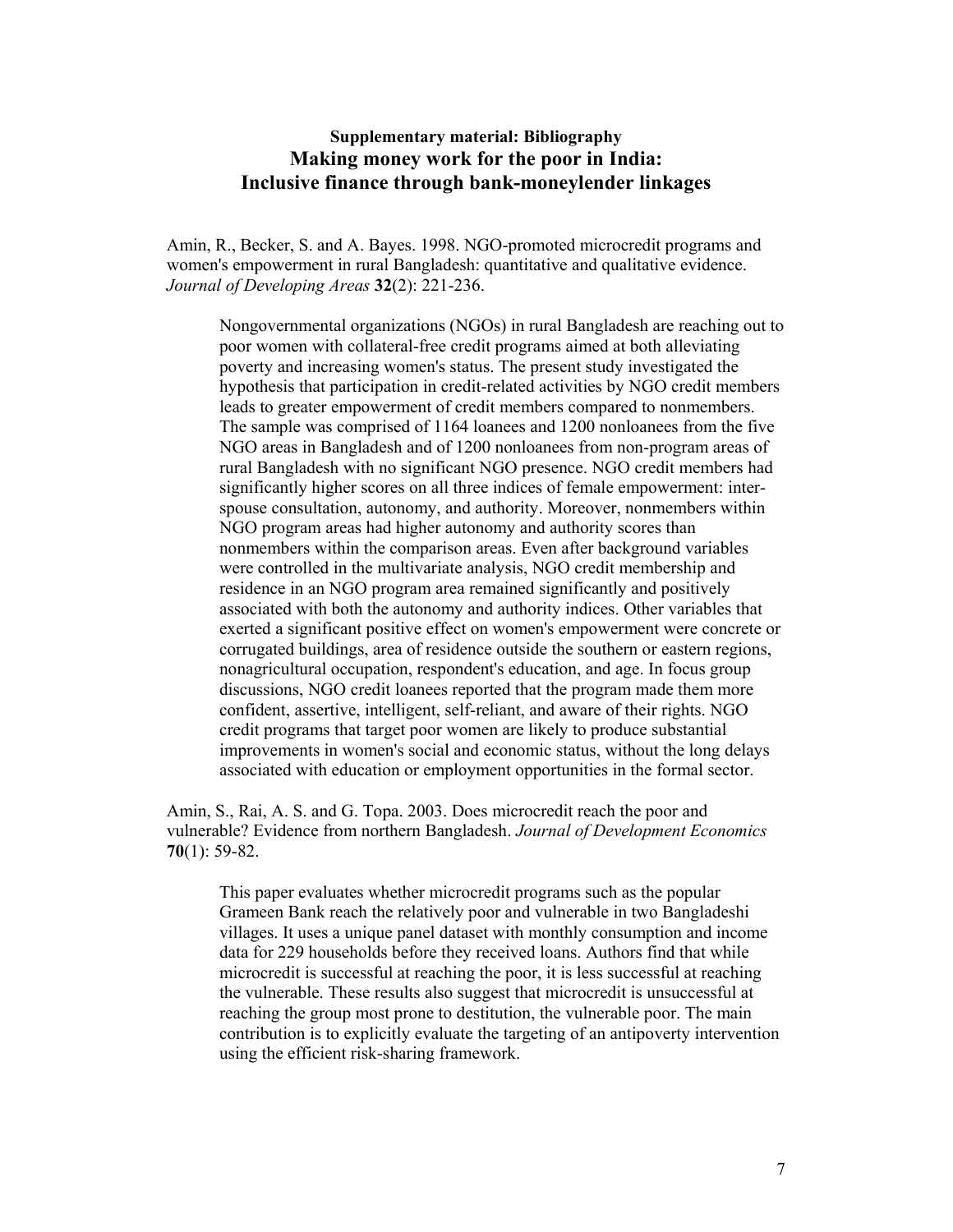Andersen, T. B. and N. Malchow-Møller. 2006. Strategic interaction in undeveloped credit markets. *Journal of Development Economics* **80**(2): 275-298.

This paper studies the strategic interaction between informal and formal lenders in undeveloped credit markets. In a model with adverse selection, loan seniority, market power, and differences in the cost of lending, it is shown that under general conditions a co-funding equilibrium will be a Nash outcome of the game. Authors demonstrate that a collateral requirement in connection with formal loans always generates a new co-funding equilibrium in which both lenders earn higher profits. A government subsidy to the formal lender may have the opposite effect. Authors relate their results to existing empirical evidence and the emerging discussion of how to best ensure financial viability and outreach of microfinance institutions.

Bardhan, P. and D. Mookherjee. 2006. Pro-poor targeting and accountability of local governments in West Bengal. *Journal of Development Economics* **79**(2): 303-327.

A commonly alleged pitfall of decentralization is that poverty, socio-economic inequality and lack of political competition allow local elites to capture local governments. This hypothesis is empirically examined using a longitudinal sample of 89 West Bengal villages concerning targeting of credit, agricultural input kits, employment programs and fiscal grants spanning the period 1978–98. Higher poverty, land inequality and low caste composition of the poor was associated with negligible adverse effects on targeting of private goods to the poor within villages, but with lower employment generation out of allotted funds, and significantly lower allocation of resources to the village as a whole. Political competition or literacy levels among the poor were not systematically related to targeting.

Basu, P. 2006. *Improving Access to Finance for India's Rural Poor*. The World Bank, Washington, D.C., pp 119.

The initiative, led by Priya Basu, Lead Economist in the Bank's Finance and Private Sector Unit, South Asia Region. This is a very good publication. While Basu (2006) suggests that better credit information would directly increase the amount of financing for rural borrowers by reducing transaction costs and costs related to default risk, there is no mention of how informal moneylenders fit into this system.

Basu, P. and Srivastana, P. 2004. India: Scaling-up Access to Finance for the Rural Poor. Case Study, sponsored by The World Bank Group.

Despite the large size and depth of the Indian financial system, the majority of the rural poor do not have access to formal finance and financial services. For this reason, innovative microfinance initiatives pioneered by nongovernmental organizations strove to create links between commercial banks, NGOs, and informal local groups. Better known as "SHG Bank Linkage," this model has effectively targeted poorer segments of the rural population and helped reduce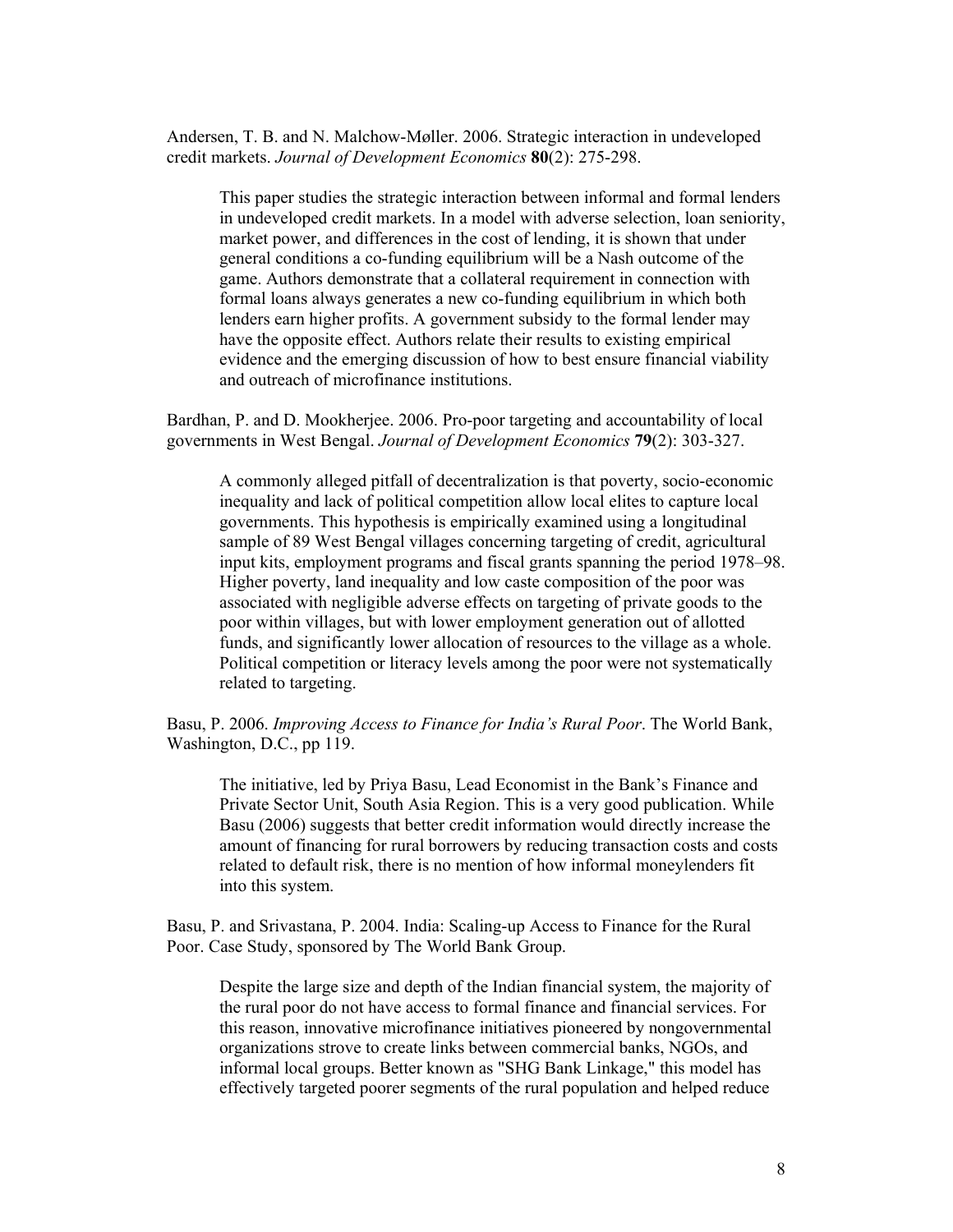their vulnerability. The remarkable growth of SHG Bank Linkage is largely attributable to good policy and skillful and committed leadership in conjunction with a facilitating government policy and legal framework. In addition, the emphasis on quality and product customization were also key elements in the SHG Bank Linkage's success. Even though several challenges lie ahead, the SHG movement has the right ingredients to be scaled-up into offering mass access to finance for the rural poor while improving sustainability.

Basu, S. 1997. Why institutional credit agencies are reluctant to lend to the rural poor: A theoretical analysis of the Indian rural credit market. *World Development* **25**(2): 267- 280.

This paper examines why institutional credit facilities remain unable to extend credit to the rural poor. Analysis indicates that poor peasants at best can offer an entitlement set as a mortgage, comprised only of future shares of their harvest, which itself is subject to risk. Consequently, lenders can not advance loans without risking extensive loss of loanable funds. As the landlords' income is subject to the same risk as that of peasants, they advance loans to ensure that their own income is not affected by the peasants' financial situation. An extension of institutional credit to peasants results only in subsidization of landlords.

Bell, C. 1990. Interactions between Institutional and Informal Credit Agencies in Rural India. *World Bank Economic Review* **4**(3): 297-327.

In an attempt to expand rural credit and displace the village moneylender, India created a system of rural cooperatives in the 1950s and expanded branch banking into rural areas in the 1970s. This article examines how these measures affected the rural market. It begins with the question of how large the expansion of institutional credit has been and the extent to which it has dislodged the village and nonresident moneylenders. A detailed comparison of three major surveys of the Indian rural credit market suggests that in various guises, the moneylender is still a major source of loans. The article also examines the (weak) evidence on intermediation between the formal and informal sectors. A formal model of the interaction between the informal moneylender and institutional lender is constructed under a variety of assumptions about the exclusivity of loan contracts and the competitive structure of the informal sector. The conclusions are drawn together in the form of five proposals for public policy.

Berger, M. 1989. Giving women credit: The strengths and limitations of credit as a tool for alleviating poverty. *World Development* **17**(7): 1017-1032.

Poor women in developing countries often turn to self-employment as a way to support themselves and their families, but these small-scale activities rarely yield enough income to lift them out of poverty. Recently NGOs and donor agencies have sought to assist these women by providing credit, which is otherwise largely unavailable to them. The broad aims of these programs vary,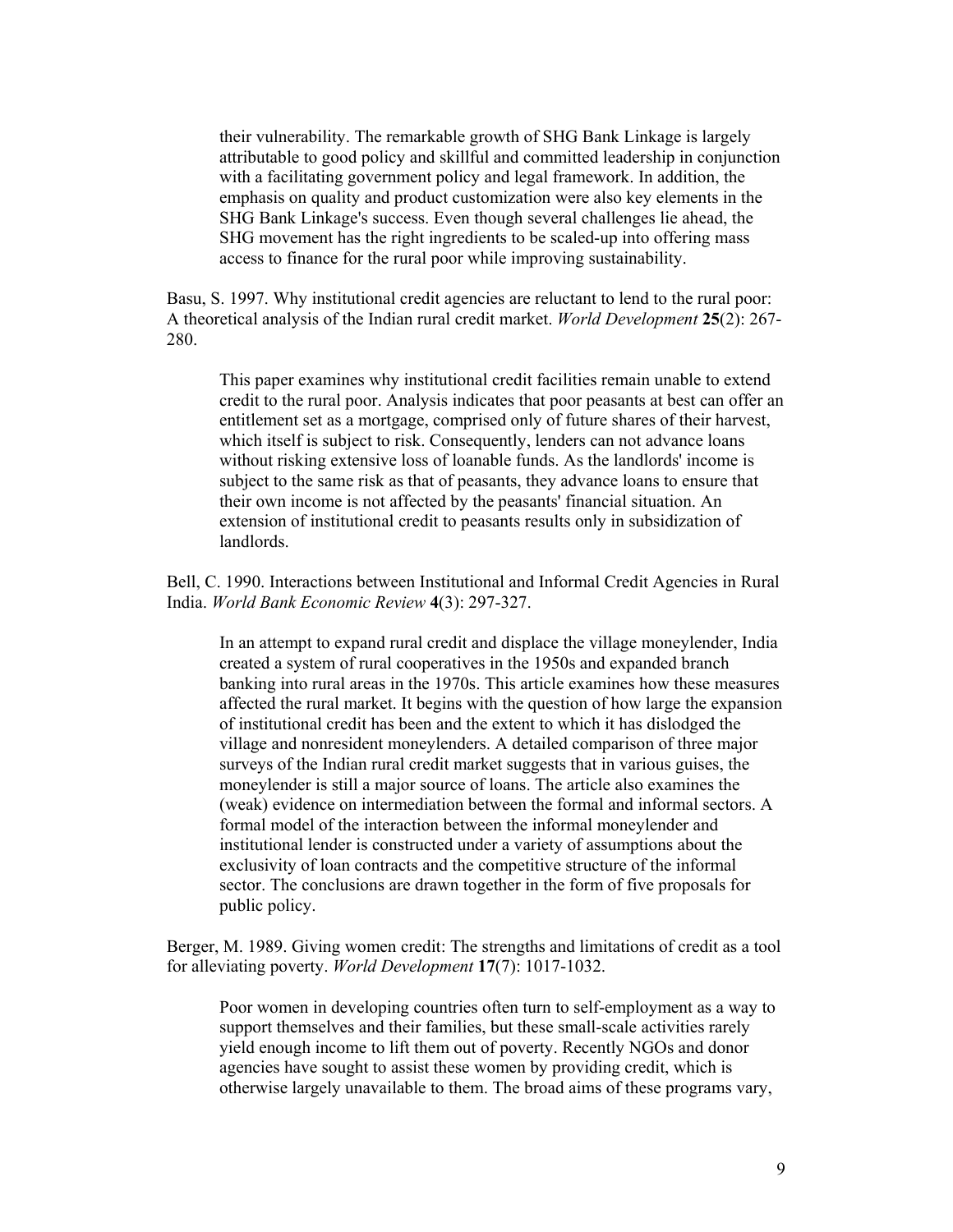as do the strategies, which range from simply offering credit (a "minimalist" approach) to providing training and technical assistance as part of the credit package (a "credit plus" approach). The channels used (bank schemes, intermediary programs, parallel programs, or poverty-focused development banks) also vary. So far, the last three channels have been more effective than the first in improving women's access to credit. However, not enough is known about which strategies have the greatest economic impact for particular groups of women, and further evaluation is needed.

Besley, T. and A. R. Levenson. 1996. The Role of Informal Finance in Household Capital Accumulation: Evidence from Taiwan. *Economic Journal* **106**(434): 39-59.

Economies that experience rapid growth also experience major changes in their consumption patterns, particularly for consumer durables. This paper studies the diffusion of durables in Taiwan between 1977 and 1991. Authors focus on the link between household accumulation of durables and participation in informal financial institutions. While growth in per capita income in Taiwan has been great, many households still rely on traditional forms of finance. Authors test the idea that rotating savings and credit associations, which are found worldwide, exist to lower the cost of saving for durables. The analysis finds evidence of that link.

Bhatt, N. and Tang, Shui-Yan.1998. The problem of transaction costs in group-based microlending: An institutional perspective. *World Development* **26**(4): 623-637.

To be financially viable, group-based microlending needs to economize on transaction costs for both lenders and borrowers. Group lending programs vary in their transaction cost characteristics depending on their specific credit delivery arrangements and social contexts. This article illustrates these arguments by examining the challenges faced by various group lending programs Worldwide. It also examines how social capital, or the lack of it, affects the transaction costs and operations of three typical group lending arrangements — group loan with joint liability, individual loan with joint liability and individual loan with individual liability.

Bhattacharyya, S. 2005. Interest rates, collateral and (de-)interlinkage: a micro-study of rural credit in West Bengal. *Cambridge Journal of Economics* **29**(3): 439-462.

This study, based on a primary field survey in rural West Bengal, analyses the terms and conditions of the differentiated structure of rural credit with the advent of capitalist agriculture within the interventionist state. The sample households are classified according to the economic classes of Patnaik as well as the standard acreage criterion. The possibility of interlinkage between credit and all other structures is remote. The average rate of interest is inversely related to ascending class status. There is a systematic association between rate of interest and the value of collateral on the one hand, and marketability of collateral and interest rates on the other.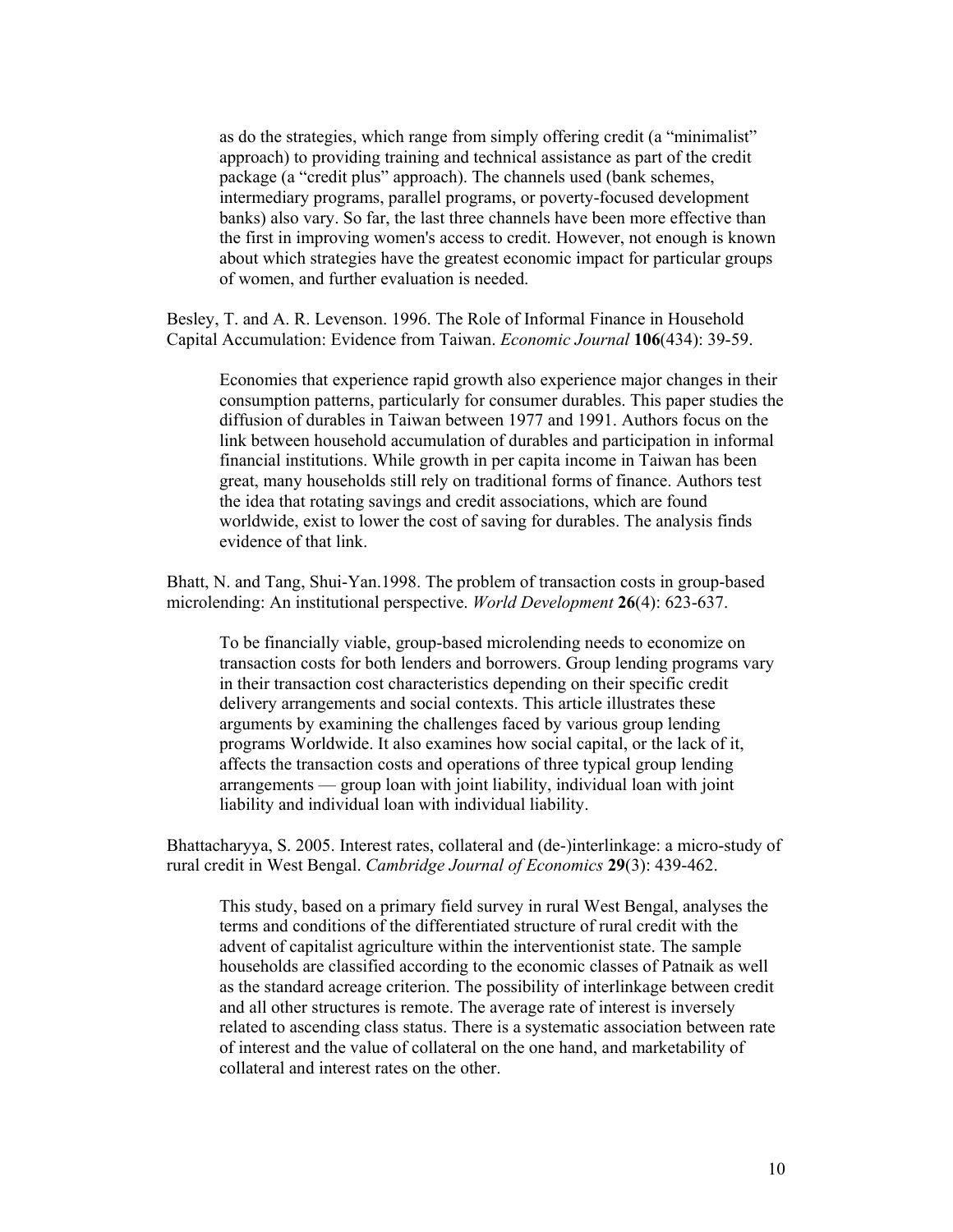Bolnick, B. R. 1992. Moneylenders and informal financial markets in Malawi. *World Development* **20**(1): 57-68.

After a background review of the institutional financial services available to small and medium enterprises in Malawi, and a survey of the literature on Malawi's informal financial markets (IFMs), this paper presents a detailed report on the character and operations of a katapila moneylender in Lilongwe, Malai. The moneylender market is then analyzed in terms of several themes from the literature on IFMs in less developed countries. For example, calculations show that the interest charges on katapila loans are not justified by economic costs of doing business. Finally, policy implications for promoting more efficient finance are discussed.

Bose, P. 1998. Formal–informal sector interaction in rural credit markets. *Journal of Development Economics* **56**(2): 265-280.

The majority of small cultivators in the less developed countries are not regarded as credit-worthy by the formal sector financial institutions, and are forced to borrow from the moneylenders in the informal credit market. This paper shows that when such borrowers differ in their likelihood of default, and the moneylenders are asymmetrically informed about the client-specific degree of risk, the policy of providing cheap credit through the formal sector can generate adverse 'composition effects' which worsen the terms of credit and the availability of loans in the informal sector.

Bose, P. 1998. Personalized transactions and market activity in the informal sector. *Economics Letters* **59**(1): 139-144.

Lenders in informal credit markets can be worse off with information that is confined to small groups of personal acquaintances than without it. Such personalized knowledge can lead to 'clientelization' and a reduction in the volume of credit transactions.

Buckley, G. 1997. Microfinance in Africa: Is it either the problem or the solution? *World Development* **25**(7): 1081-1093.

This article is based on research undertaken on microenterprises in the informal sector in Kenya, Malawi and Ghana. It seeks to provoke critical reflection on the uncritical enthusiasm that lies behind much proselytizing of microfinance for informal sector microenterprise. It questions whether the extensive donor interest in microenterprise finance really addresses the problems of microentrepreneurs or whether it offers the illusion of a quick fix. It suggests that the real problems are more profound and cannot be tackled solely by capital injections but require fundamental structural changes of the socioeconomic conditions that define informal sector activity and a fuller understanding of the "psyche" of informal sector entrepreneurs.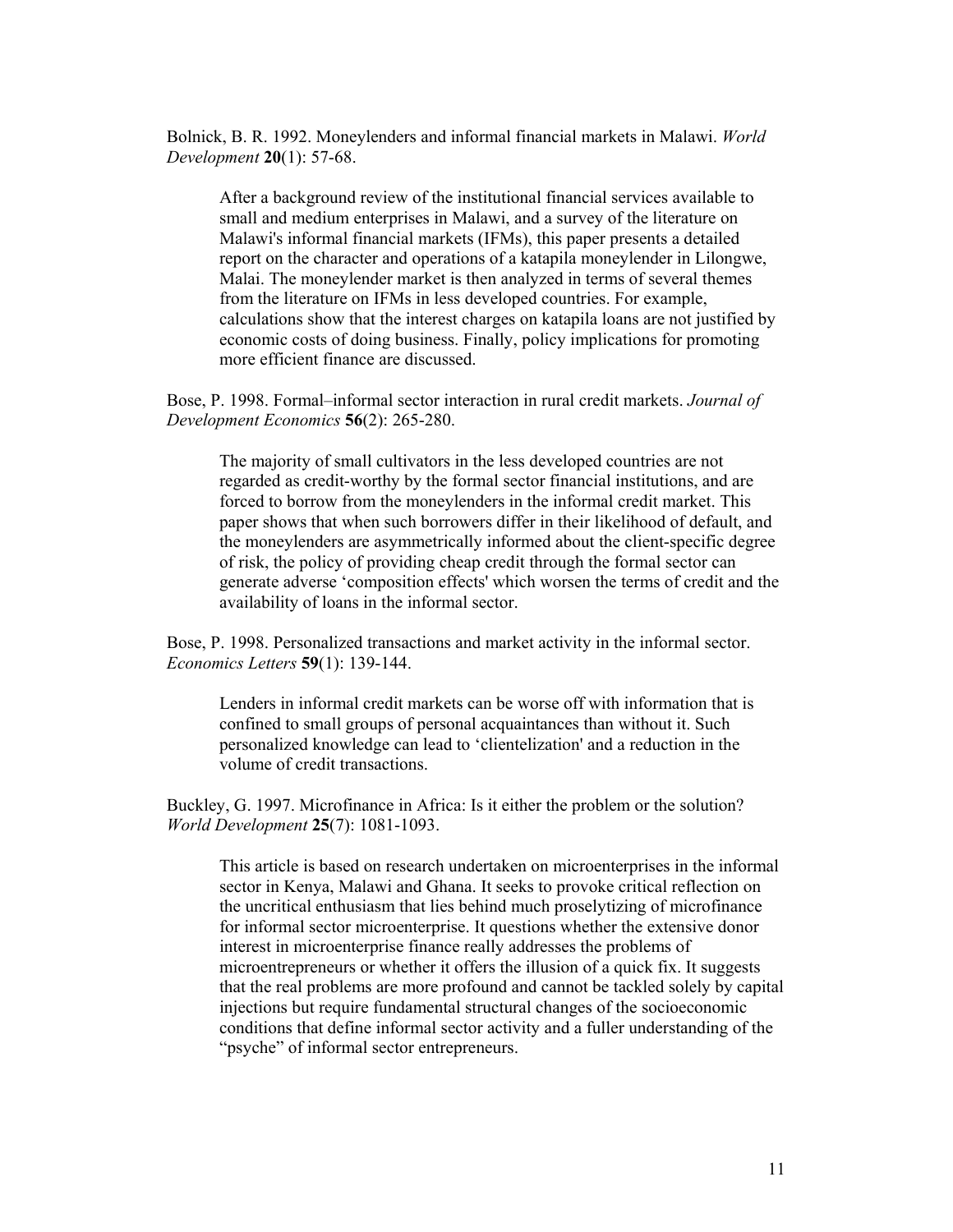Chatterjee, P. and S. Sarangi. 2006. The economics of microfinance. *Southern Economic Journal* **73**(1): 259-264.

Chaudhuri, S. and M. R. Gupta. 1996. Delayed formal credit, bribing and the informal credit market in agriculture: A theoretical analysis. *Journal of Development Economics* **51**(2): 433-449.

The paper presents a theory of interest rate determination in the informal credit market in backward agriculture. The market for informal credit is created by the delay in disbursement of formal credit. The delay is controlled by the official of the formal credit agency, and he is bribed by the farmer to reduce the delay. The official and the moneylender play a non-cooperative game in choosing the bribing rate and the informal interest rate, respectively. The informal sector interest rate and the effective formal sector interest rate (incorporating the bribe) are equal in equilibrium. Agricultural price and credit subsidy policies may raise the interest rate in the informal credit market.

Chavan, P. 2003. Moneylender's Positive Image: Regression in Development Thought and Policy. *Economic and Political Weekly* **38**(50): 5301-5304.

Claessens, S. 2006. Access to financial services: A review of the issues and public policy objectives. *World Bank Research Observer* **21**(2): 207-240.

This article reviews the evidence on the importance of finance for economic well-being. It provides data on the use of basic financial services by households and firms across a sample of countries, assesses the desirability of universal access, and provides an overview of the macroeconomic, legal, and regulatory obstacles to access. Despite the benefits of finance, the data show that use of financial services is far from universal in many countries, especially developing countries. Universal access to financial services has not been a public policy objective in most countries and would likely be difficult to achieve. Countries can, however, facilitate access to financial services by strengthening institutional infrastructure, liberalizing markets and facilitating greater competition, and encouraging innovative use of know-how and technology. Government interventions to directly broaden access to finance, however, are costly and fraught with risks, among others the risk of missing the targeted groups. The article concludes with recommendations for global actions aimed at improving data on access and use and suggestions on areas of further analysis to identify constraints to broadening access.

Claessens, S. 2006. Access to financial services: A review of the issues and public policy objectives. *World Bank Research Observer* **21**(2): 207-240.

This article reviews the evidence on the importance of finance for economic well-being. It provides data on the use of basic financial services by households and firms across a sample of countries, assesses the desirability of universal access, and provides an overview of the macroeconomic, legal, and regulatory obstacles to access. Despite the benefits of finance, the data show that use of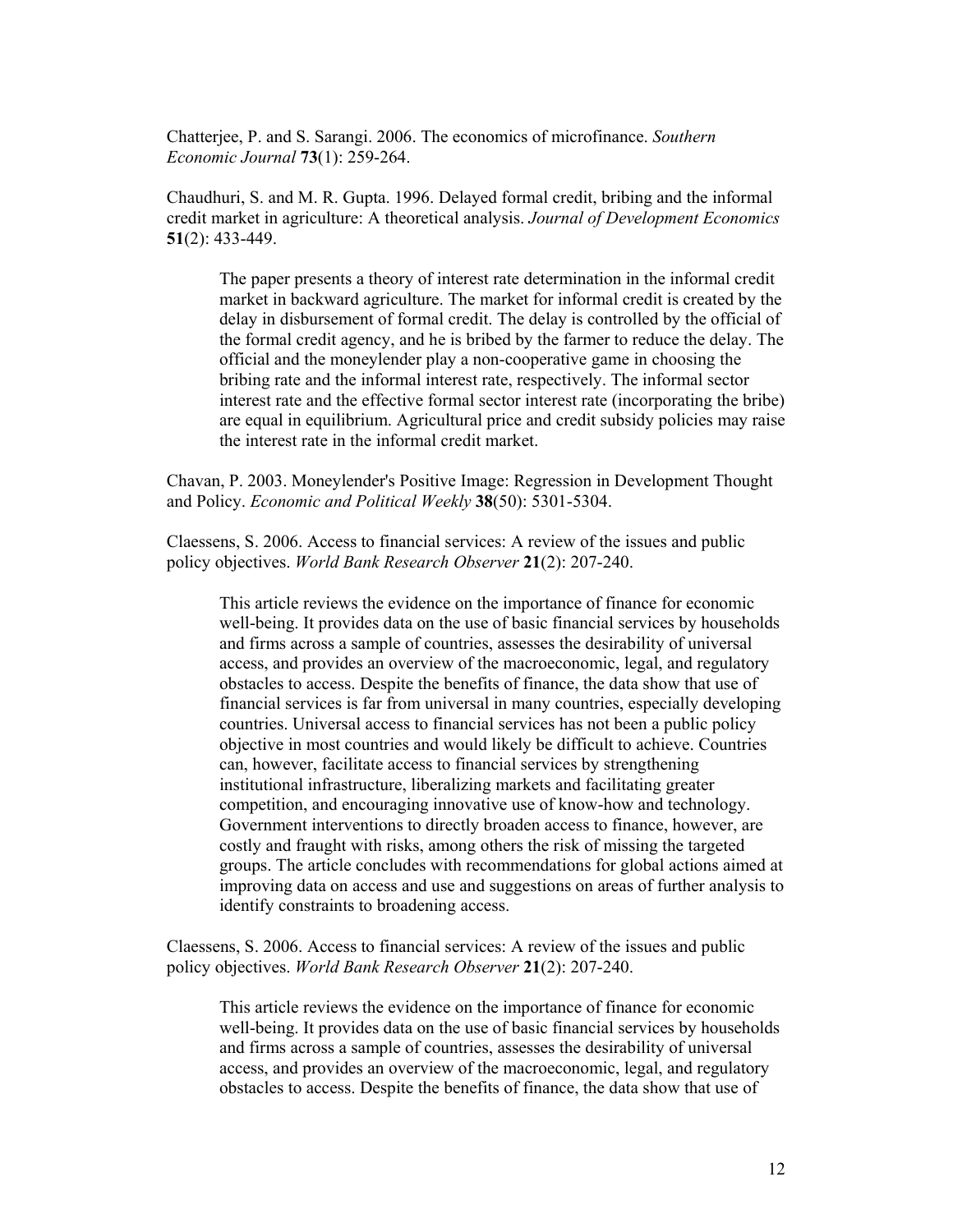financial services is far from universal in many countries, especially developing countries. Universal access to financial services has not been a public policy objective in most countries and would likely be difficult to achieve. Countries can, however, facilitate access to financial services by strengthening institutional infrastructure, liberalizing markets and facilitating greater competition, and encouraging innovative use of know-how and technology. Government interventions to directly broaden access to finance, however, are costly and fraught with risks, among others the risk of missing the targeted groups. The article concludes with recommendations for global actions aimed at improving data on access and use and suggestions on areas of further analysis to identify constraints to broadening access.

Coleman, B. E. 2006. Microfinance in Northeast Thailand: Who benefits and how much? *World Development* **34**(9): 1612-1638.

This paper evaluates the outreach and impact of two microfinance programs in Thailand, controlling for endogenous self-selection and program placement. Results indicate that the wealthier villagers are significantly more likely to participate than the poor. Moreover, the wealthiest often become program committee members and borrow substantially more than rank-and-file members. However, local information on creditworthiness is also used to select members. The programs positively affect household welfare for committee members, but impact is insignificant for rank-and-file members. Policy recommendations include vigilance in targeting the poor, publicly disseminating the program rules and purpose, and introducing and enforcing eligibility criteria.

Coleman, B. E. 2006. Microfinance in northeast Thailand: Who benefits and how much? *World Development* **34**(9): 1612-1638.

Crosson, P. R. 1975. Institutional obstacles to expansion of world food production. *Science* **188**(4188): 519 – 524.

The paper discusses the supply of funds from rural saving and informal credit sources. Author notes that there is an underestimation of the importance of informal credit sources and provides evidence of the importance of informal credit sources despite increased government interventions.

David, C. R. 2002. Confessions of an Ex-MoneyLender. *Small Enterprise Development Journal* **13**(4): 9-11.

Debroy, B. 2004. The Indian economy in 2040. *Futures* **36(**6-7): 693-702.

Although too many unanticipated technological and political developments may occur between now and 2040, this paper tries to predict, after a quick look at the experience of last four decades. Current estimates of population below the poverty line in India range from 26–44%, with great regional variations. International experience shows that only through growth based on outward orientation and competition can a long-lasting solution to poverty and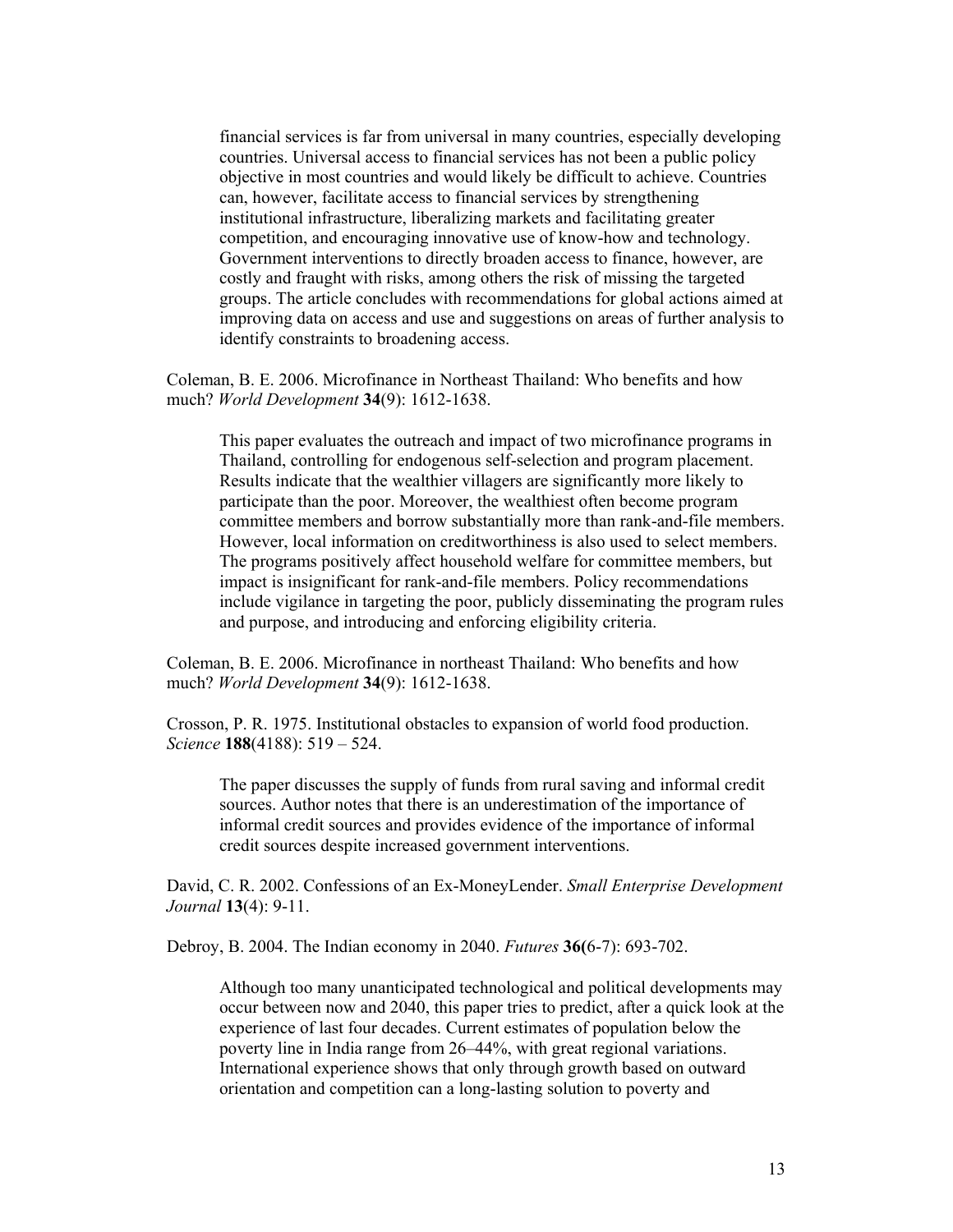unemployment be found. The forces of globalisation, driven by the private sector today, are not likely to be pushed back. By 2040, India will be an integral part of a much more integrated world, particularly so with the South Asian region. While external sector reforms have taken place in India, domestic reforms (in agriculture, the rural sector—credit, insurance and extension services, subsidies, legal and tax reforms and physical and social infrastructure)—which can dispel the notion that reforms are pro-rich and antipoor—have been tardy. But the vested groups that oppose reforms are vocal, the groups who will benefit from reforms tend to be diffused and less vocal. Thus steady state rather than big bang reforms are likely to take place in India. The state's role will be to focus on governance, including social and physical infrastructure and law and order. During the next four decades, India is likely to be able to achieve a real per capita GDP growth rate of 5.5%. As a consequence, measured in purchasing power parity (PPP) terms, India—the fourth largest economy today—will overtake Japan by 2020 and the United States by 2040.

Fafchamps, M. and S. Lund. 2003. Risk-sharing networks in rural Philippines. *Journal of Development Economics* **71**(2): 261-287.

Using detailed data on gifts, loans, and asset sales, this paper investigates how rural Filipino households deal with income and expenditure shocks. Authors find that shocks have a strong effect on gifts and informal loans, but little effect on sales of livestock and grain. Mutual insurance does not appear to take place at the village level; rather, households receive help primarily through networks of friends and relatives. Certain shocks are better insured than others. The evidence is consistent with models of quasi-credit where risk is shared within networks through flexible, zero-interest informal loans combined with pure transfers.

Gavan, J. D. and J. A. Dixon. 1975. India: A perspective on the food situation. *Science* **188**(4188): 541 – 549.

Paper notes the importance of moneylenders especially where the risk of crop failure is high; most farmers, especially small ones, still rely heavily on local moneylenders, who charge very high rates.

Ghate, P. B. 1992. Interaction between the formal and informal financial sectors: The Asian experience. *World Development* **20**(6): 859-872.

The nature of the interaction between the formal and informal financial sectors in developing countries is a subject with important policy implications. It has implications for the future of informal finance as the formal sector expands in the long term—will the informal sector wither away, as the traditional view of financial dualism assumes, or will it continue to play an important complementary role, perhaps even growing in absolute size? Second, the pattern of two major policy approaches often advocated toward the informal sector offering it stronger competition so as to induce it to improve its terms, and promoting linkages with it so as to take advantage of its lower transactions costs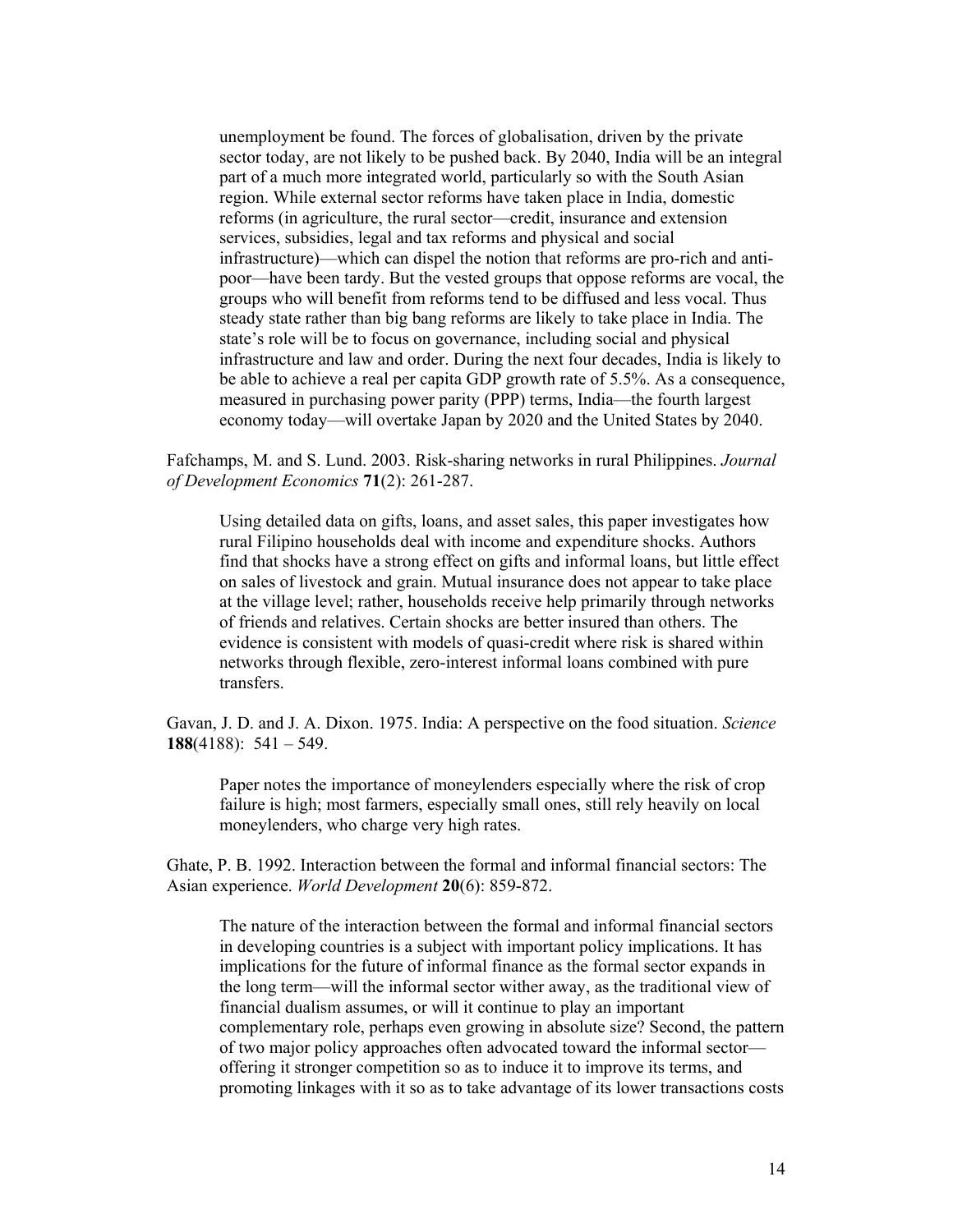in reaching smaller and poorer borrowers. Third, the existence of a large informal sector has implications for the efficacy of monetary and credit policy in achieving stabilization objectives. Fourth, the interaction between the formal and informal financial sectors also has implications for the effects of financial liberalization through removing restrictions on the deposit rate of interest. This paper draws on the experience of Asian countries to address these issues.

Godquin, M. 2004. Microfinance repayment performance in Bangladesh: How to improve the allocation of loans by MFIs. *World Development* **32**(11): 1909-1926.

The aim of this article is to produce a comprehensive analysis of the performance of microfinance institutions (MFIs) in terms of repayment. Authors focus the analysis on the impact of group lending, nonfinancial services and dynamic incentives on repayment performance. Authors test for endogeneity of loan size and use instrumental variables to correct for it. In the second section of the paper, authors use a comparative analysis of the determinants of the repayment performance and of loan size in order to make policy recommendations on the allocation of loans by MFIs.

Gupta, A. K. 1981. A note on internal resource management in arid regions Small farmers—credit constraints: A paradigm. *Agricultural Systems* **7**(2): 157-161.

Small farmers and agricultural labourers have very limited investment opportunities in rain-fed regions. The institutional efforts to reach them through viable projects and other policy measures have not been very successful. This note describes the internal resource management of the small farmer through a paradigm that raises issues vital for more purposeful project design. Credit is one major input that largely determines the decision-making options of a small farmer vis-à-vis his entire farm family and social interaction process. The paradigm suggests that projects for bettering his lot should not only be concerned with the manipulation of the internal variables of a projects package, but would have to be so tuned as to fit in with the internal dynamics of a rational small farmer.

Gutiérrez-Nieto, Serrano-Cinca B. C. and C. M. Molinero. 2007. Microfinance institutions and efficiency. *Omega* **35**(2) 131-142.

Microfinance Institutions (MFIs) are special financial institutions. They have both a social nature and a for-profit nature. Their performance has been traditionally measured by means of financial ratios. The paper goes beyond simple financial ratios using a data envelopment analysis (DEA) approach to measure the efficiency of MFIs. Special care is taken in the specification of the DEA model. Authors take a methodological approach based on multivariate analysis. Authors rank DEA efficiencies under different models and specifications; e.g. particular sets of inputs and outputs. This serves to explore what is behind a DEA score. The results show that we can explain MFIs efficiency by means of four principal components of efficiency, and this way we are able to understand differences between DEA scores. It is shown that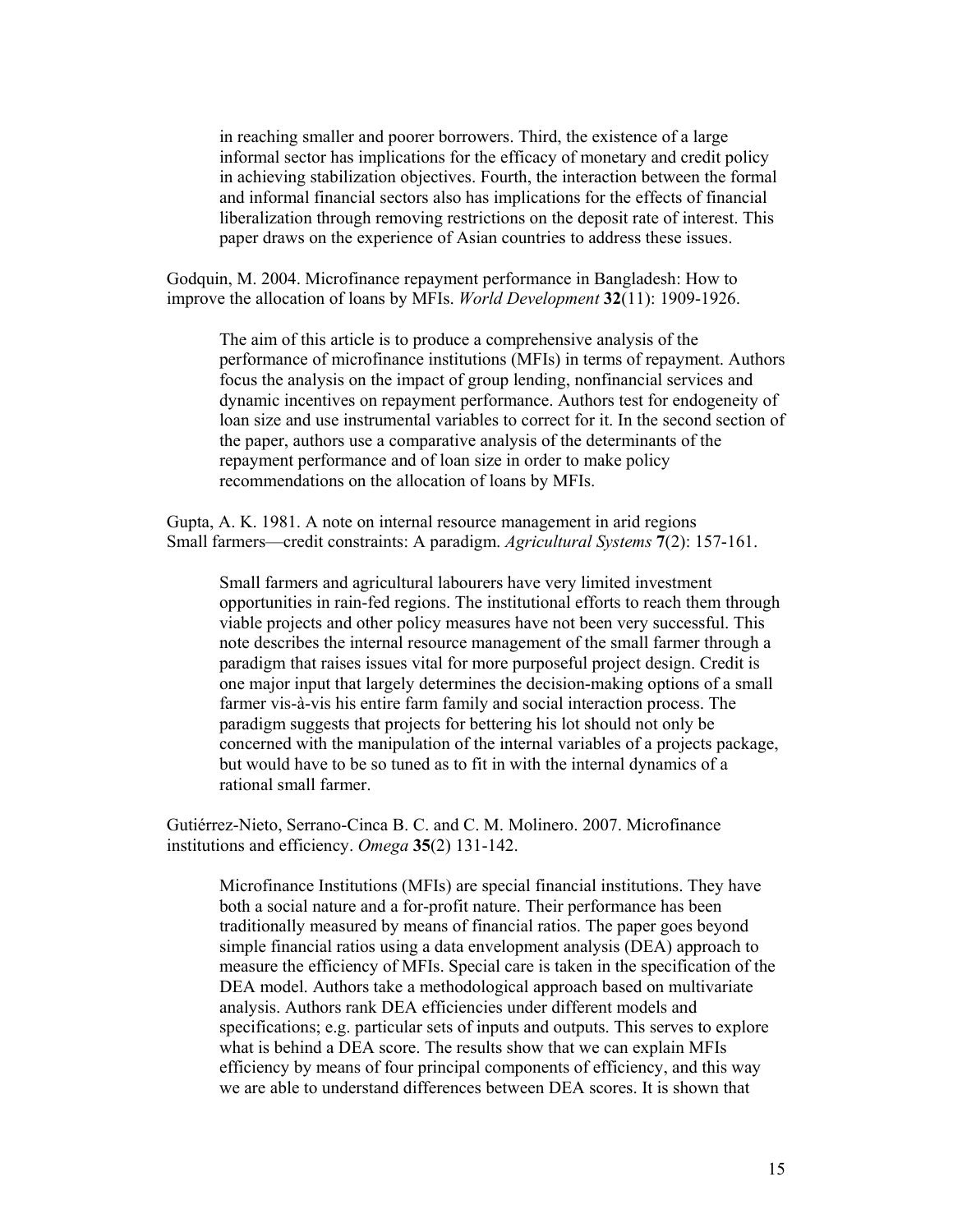there are country effects on efficiency; and effects that depend on nongovernmental organization (NGO)/non-NGO status of the MFI.

Hart, G. 1986. Interlocking transactions: Obstacles, precursors or instruments of agrarian Capitalism? *Journal of Development Economics* **23**(1): 177-203.

Rural labor arrangements often change rapidly and in ways that prevailing theories cannot explain. Explicit understanding of the exercise of power in rural society sheds considerable light on how and why rural labor arrangements change in the course of economic development. This paper shows how different labor-tying arrangements embody exclusionary mechanisms that can serve as instruments of both labor management and social control. Macro political and economic conditions shape the ways in which these mechanisms operate, and are in turn influenced by them. Viewing labor arrangements in this way helps resolve problems confronted by the prevailing theories, and allows for a broader understanding of dynamic processes.

Hermes, N., Lensink, R., and H. T. Mehrteab. 2006. Does the group leader matter? The impact of monitoring activities and social ties of group leaders on the repayment performance of group-based lending in Eritrea. *African Development Review-Revue Africaine De Developpement* **18**(1): 72-97.

This paper analyses whether the effects of monitoring and social ties of the group leader and other group members on repayment performance of groups differ, using data from an extensive questionnaire held in Eritrea among participants of 102 groups. Authors hypothesize that the monitoring activities and social ties of the group leader have a stronger positive impact on the repayment performance of groups. The results show that social ties of the group leader do have a positive effect on repayment performance of groups, whereas this is not true for social ties of other group members. Authors do not find evidence for the hypothesis that monitoring activities of the group leader have a stronger positive impact on group repayment performance. All variables measuring monitoring activities, either of the group leader or the other group members, are found to be statistically insignificant.

Hoff, K. and J. E. Stiglitz. 1998. Moneylenders and bankers: price-increasing subsidies in a monopolistically competitive market. *Journal of Development Economics* **55**(2): 485-518.

In many areas of the world, a significant part of the cost of obtaining a good or service is the cost of enforcing the contracts entailed in its provision. Authors present models of markets with endogenous enforcement costs, motivated by studies of rural credit markets. Authors show that subsidies may have perverse effects under monopolistic competition, increasing prices or inducing exit. Higher prices (interest rates) result from the loss of scale economies or from negative externalities among suppliers. The models are consistent with the puzzling evidence that infusions of government-subsidized formal credit have not improved the terms offered by moneylenders.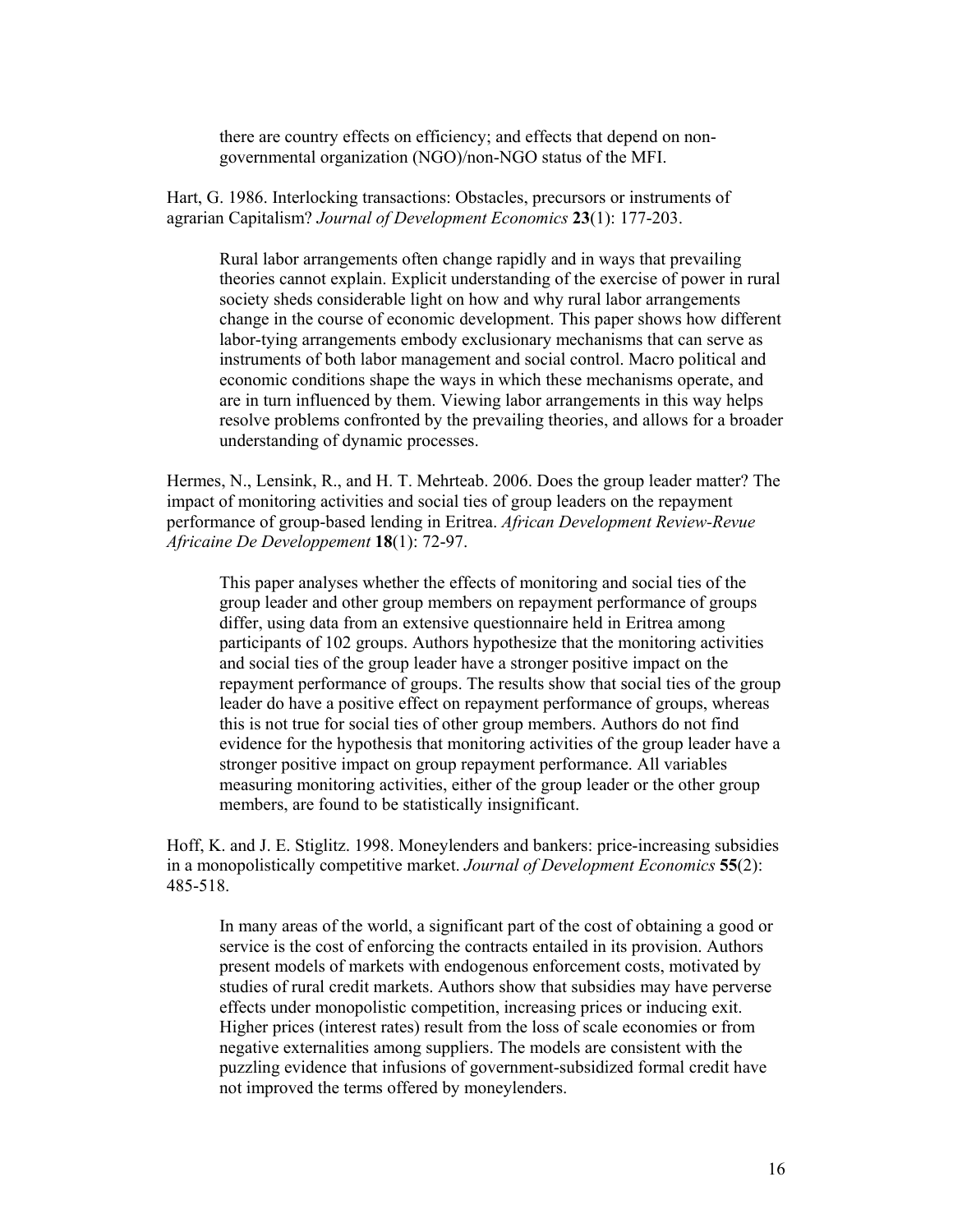Hollis, A. and A. Sweetman. 1998. Microcredit: What can we learn from the past? *World Development* **26**(10): 1875-1891.

Six microcredit organizations of 19th-century Europe are compared to identify what institutional designs were conducive to success and sustainability. Organizations that depended on charitable funding were more fragile and tended to lose their focus more quickly than those that obtained funds from depositors. An ability to adjust interest rates also appears important in sustainability. Examining historical microcredit is particularly useful since it offers an opportunity to explore the characteristics of organizations which were sustained over many decades, a perspective which is rare in modern microcredit banks and programs, most of which are less than 15 years old.

Inderst, R. and H. M. Mueller. 2006. Informed lending and security design. *Journal Of Finance* **61**(5): 2137-2162.

> Authors examine the role of security design when lenders make inefficient accept or reject decisions after screening projects. Lenders may be either "too conservative," in which case they reject positive-NPV projects, or "too aggressive," in which case they accept negative-NPV projects. In the first case, the uniquely optimal security is debt. In the second case, it is levered equity. In equilibrium, profitable projects that are relatively likely to break even are financed with debt, while less profitable projects are financed with equity. Highly profitable projects are financed by uninformed arm's-length lenders.

Inderst, R. and H. M. Mueller. 2006. Informed lending and security design. *Journal Of Finance* **61**(5): 2137-2162.

Authors examine the role of security design when lenders make inefficient accept or reject decisions after screening projects. Lenders may be either "too conservative," in which case they reject positive-NPV projects, or "too aggressive," in which case they accept negative-NPV projects. In the first case, the uniquely optimal security is debt. In the second case, it is levered equity. In equilibrium, profitable projects that are relatively likely to break even are financed with debt, while less profitable projects are financed with equity. Highly profitable projects are financed by uninformed arm's-length lenders.

Jain, P. S. 1994. Managing for success: Lessons from Asian development programs. *World Development* **22**(9): 1363-1377.

Based on a study of 11 successful development organizations in five Asian countries, this paper summarizes their key organization design and management practices, which together seem to suggest an agenda for successfully managing development programs. A major concern of management in these organizations was the operating performance of large number of beneficiary members and field staff, which determined program success. Many policies in these organizations were different from or contrary to popular recommendations made in earlier studies regarding participation of people, role of local leaders,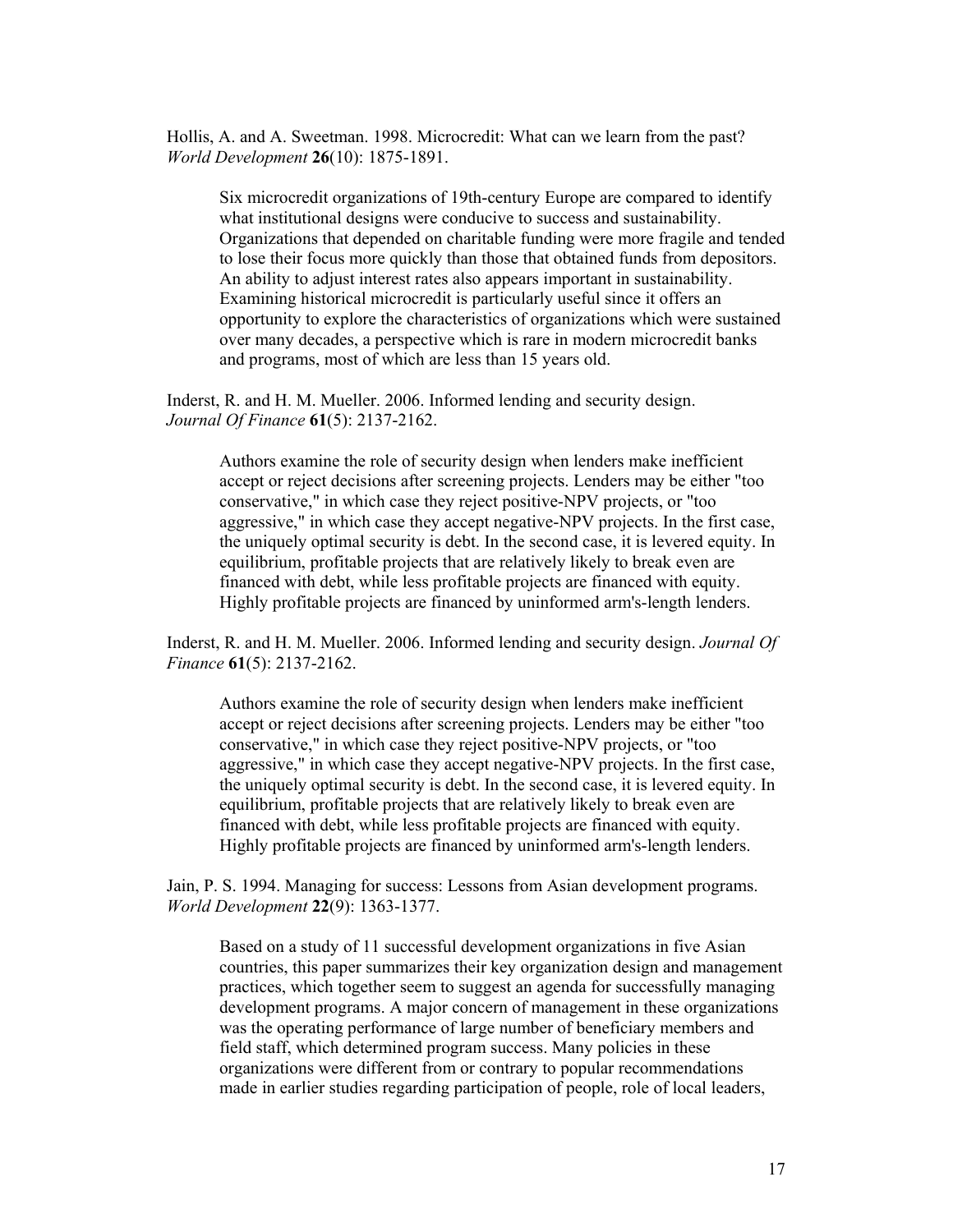autonomy of local organizations, and debureaucratization. The paper identifies some other key management concerns and aims to energize the debate and provide clarity regarding the management of development programs.

Jain, P. S. 1996. Managing credit for the rural poor: Lessons from the Grameen Bank. *World Development* **24**(1): 79-89.

This paper, based on a detailed study of the Grameen Bank in Bangladesh, suggests that the credit policies of the Bank do not constitute a sufficient explanation for the Bank's success, and that its acclaimed policy of replacing individual collateral with group guarantee is in fact not practiced. The paper presents an alternate explanation for the success of the Grameen Bank. In addition, it explains how the Grameen Bank has been able to overcome typical problems of implementing development programs by sustaining good performance from its large work force, and keeping to a minimum the tendency of a few target beneficiaries to corner program benefits and flout organizational norms for their personal benefit.

Jain, S. and G. Mansuri. 2003. "A little at a time: the use of regularly scheduled repayments in microfinance programs". *Journal of Development Economics* **72**(1): 253- 279.

Why do informal moneylenders appear to be thriving even in regions where microfinance institutions (MFIs), such as the Grameen Bank, have established lending programs? The main reason, as authors note, is that an explanation for this well-documented observation lies in the ubiquitous use of regularly scheduled repayments by MFIs. Borrowers are typically required to repay their loans in tightly structured installments, beginning soon after loan disbursement. This little-remarked aspect of the repayment schedule is usually explained as inculcating 'fiscal discipline' among borrowers. Authors argue that an alternative rationale for this loan repayment structure lies in the difficulty of monitoring borrowers' actions. The potential for moral hazard leads MFIs to use innovative mechanisms, such as regularly scheduled repayments, which indirectly coopt the better-informed informal lenders. Conversely, this installment repayment structure allows informal lenders to survive. Further, authors show that this linkage can not only expand the volume of informal lending, but may also raise the interest rate in the informal sector.

Jain. S. 1999. Symbiosis vs. crowding-out: the interaction of formal and informal credit markets in developing countries. *Journal of Development Economics* **59**(2): 419-444.

It is a common observation in many developing countries that enterprises are active borrowers in both formal and informal credit markets. Authors propose a model in which the formal sector's superior ability in deposit mobilization is traded off against the informational advantage that lenders in the informal sector enjoy. The formal sector can screen borrowers by providing only partial financing for projects, thereby forcing borrowers to resort to the informal sector for the remainder of the loan. Authors use the model to predict how the market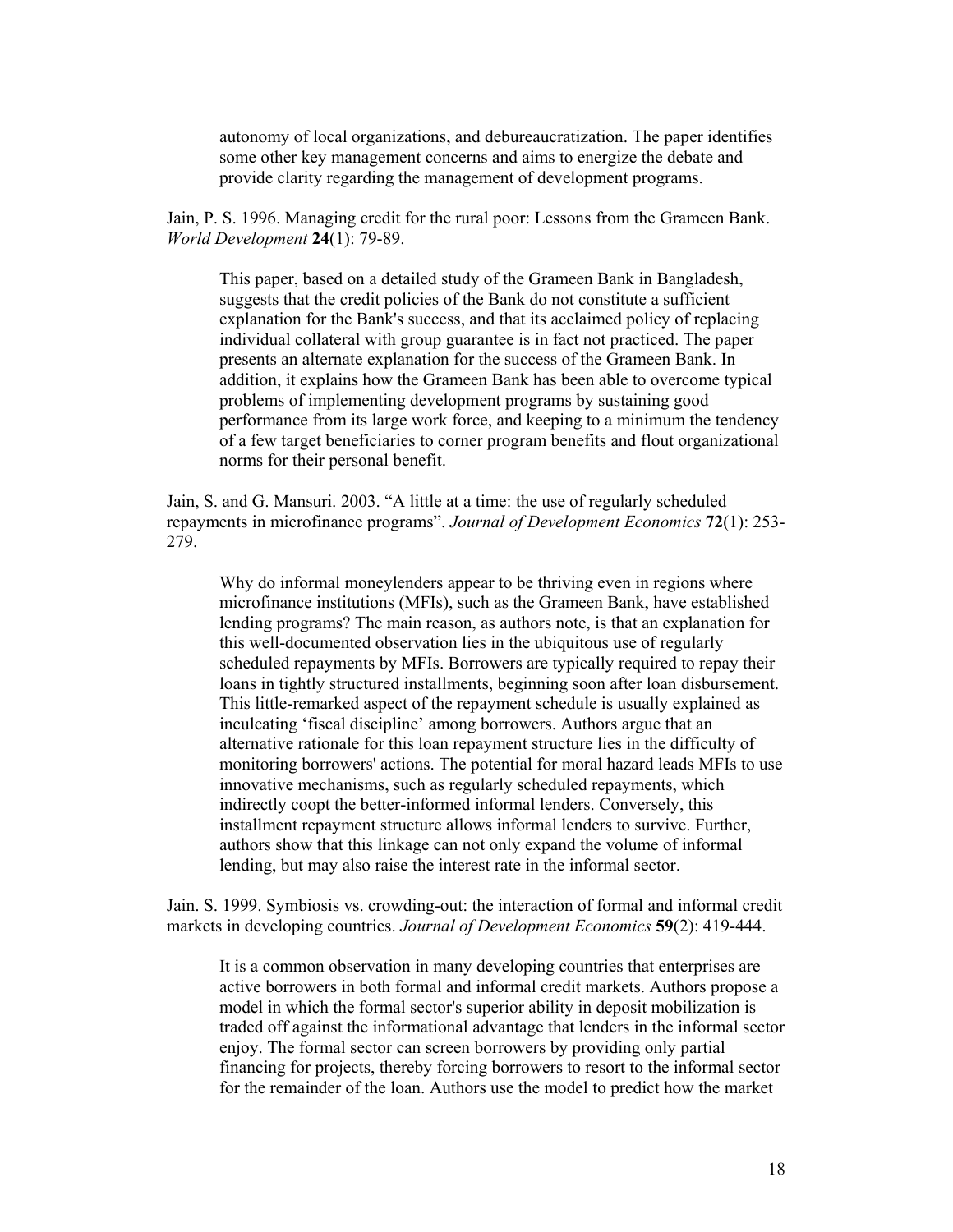structure responds to changes in the environment, and authors consider the policy implications of various forms of government intervention.

Johnson, S. 2004. Gender Norms in Financial Markets: Evidence from Kenya. *World Development* **32**(8): 1355-1374.

The role of institutions––rules and norms––in markets is increasingly recognized in development discourse. This paper considers the role of gender relations for rules and norms in financial markets. Using evidence from Central Kenya it develops a framework for establishing the influence of gender on the demand for and access to financial services, so explaining the gender differentiated use of rotating savings and credit associations (ROSCAs). It, first, analyzes intrahousehold norms related to income and expenditure flows and their management, so identifying gendered patterns of demand. Second, by conceptualizing financial intermediaries as operating within rules and norms, it allows the influence of gender relations on access to financial services to be more systematically investigated.

Kashuliza, A. K. 1993. Perception and role of informal rural finance in developing countries: the example of Tanzania. *Journal of Rural Studies* **9**(2): 163-173.

Negative perceptions on the value of informal rural finance or credit which are prevalent in a number of developing countries are compounded in the case of Tanzania because of the country's Ujamaa and socialist policies. Consequently, informal rural finance has been neglected both in terms of research and policy planning. This paper attempts to fill part of the research gap on informal rural finance in Tanzania, and to contribute to the growing body of knowledge on this subject in the developing countries. The paper briefly investigates the policy and perception scenario on informal rural finance in Tanzania in the last two decades. Based on empirical data collected through village surveys in three regions of the country, the paper describes the sources of informal credit for smallholder farmers in those areas, and assesses the use, repayment, terms and conditions of such credit.

Khan, M. R. 1999. Microfinance, wage employment and housework: a gender analysis. *Development in Practice* **9**(4): 424-436.

This paper examines the loan-use pattern of women involved in wage employment and their benefits from such loans in Bangladesh. The effects of wage employment on gender relations and how these women balance loan use, wage employment, and housework were also explored. The study was conducted among women enrolled in the Ayesha Abed Foundation (AAF) of the Bangladesh Rural Advancement Committee (BRAC) in Jamalpur district, central Bangladesh. The AAF was established to generate employment and income for poor rural women. Data were gathered through survey, interviews, and focus-group discussions. Findings revealed that women wage earners avail themselves of the BRAC loans for consumption, asset accumulation, land purchase, and other productive purposes. About 53% of their loans were used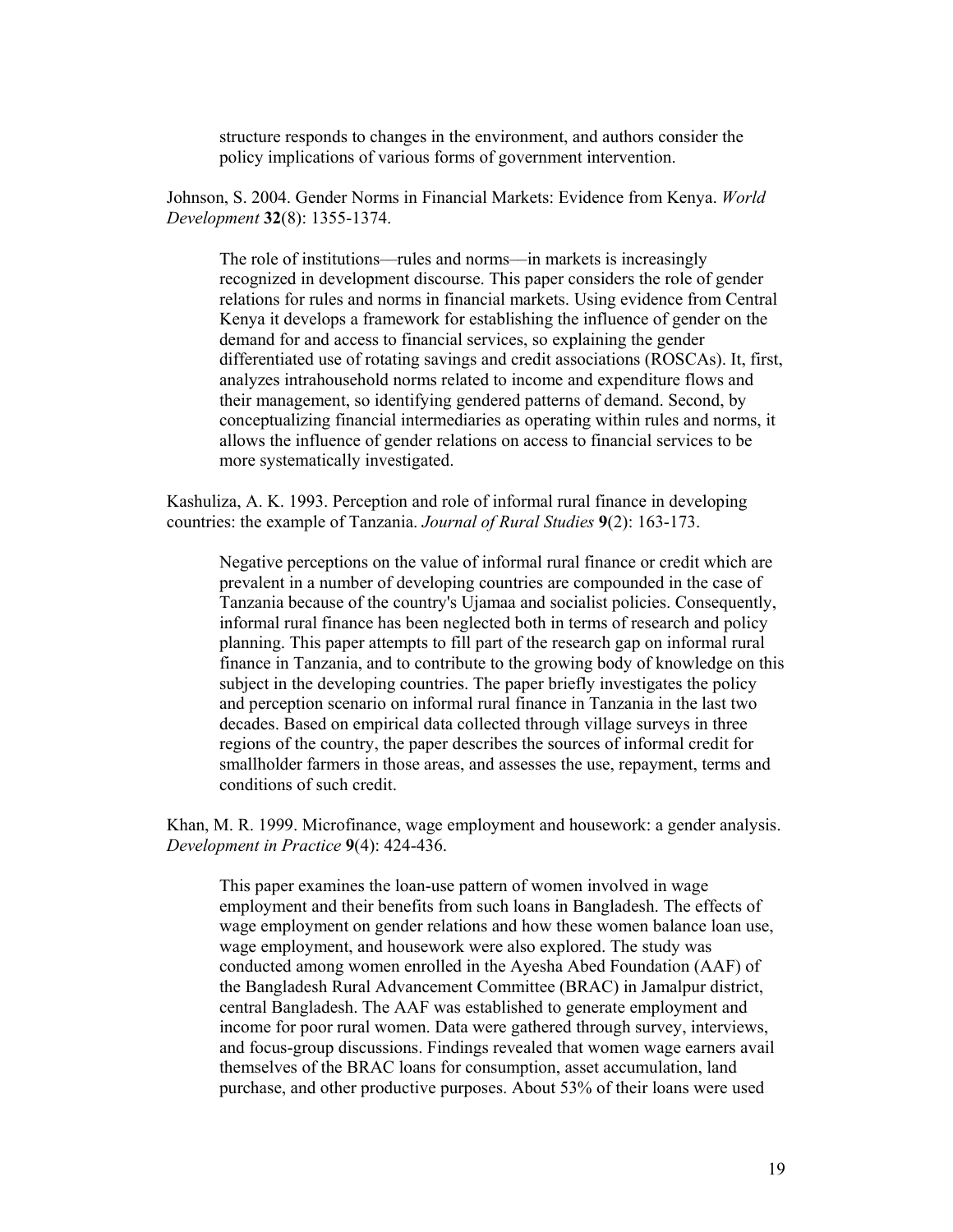by others and only 34 out of 341 women in the sample actually used the loans themselves. The loans were repaid by sewing or subsistence work, mainly in the subcenters (52%), through income from rickshaw pulling by their husbands (24%), and by selling vegetables, eggs, or milk. Furthermore, findings showed that the household work of women wage earners is generally taken up by other women in the family and has resulted in more men taking part in household responsibilities. In conclusion, wage employment plays an important factor in the promotion of the economic and social empowerment of women. Economic empowerment is observed in the greater degree of control women have over the money they earn. Social empowerment is manifested in the expanding mobility of women, whereby they are able to interact with other women and generate support systems.

Levenson, A. R. and T. Besley. 1996. The anatomy of an informal financial market: Rosca participation in Taiwan. *Journal of Development Economics* **51**(1): 45-68.

Little is known about informal financial markets in developing countries. This paper analyzes participation in rotating savings and credit associations using a national household survey from Taiwan. Authors find that participation is highest among high-income households. There is some evidence that income stability may play a role as well. Life cycle differences suggest a role in funding durables purchases. The evidence indicates that roscas may be an alternative savings device to the formal financial sector.

Leyshon, A. P., Signoretta, D., Knights, C., Alferoff and D. Burton. 2006. Walking with moneylenders: The ecology of the UK home-collected credit industry. *Urban Studies* **43**(1): 161-186.

The aim of the paper is to assess the role of doorstep credit companies in the delivery of financial services in areas affected by high levels of financial and social exclusion. In particular, the paper looks at the relationship between agents and customers using two metaphors associated with interaction between different species in an ecological setting—namely, parasitism and symbiotic mutualism. The metaphor of parasitism circulates widely within debates about moneylending in the media and among advocacy groups, such as the Consumer Association, that work on behalf of low-income individuals and households. The metaphor of symbiotic mutualism describes the depiction of the relationship between consumers and moneylenders put forward by the moneylending industry. Drawing on field work undertaken within moneylending companies, this paper argues that the relationship between the agents and customers is cultivated to overcome information asymmetries; that is, to produce information about customers' ability to repay. The paper investigates the way in which the initial knowledge about customers is developed during the weekly visits that agents make to the homes of customers. 'Friendly' relationships are cultivated by agents to retain profitable customers who have earned the agent's trust.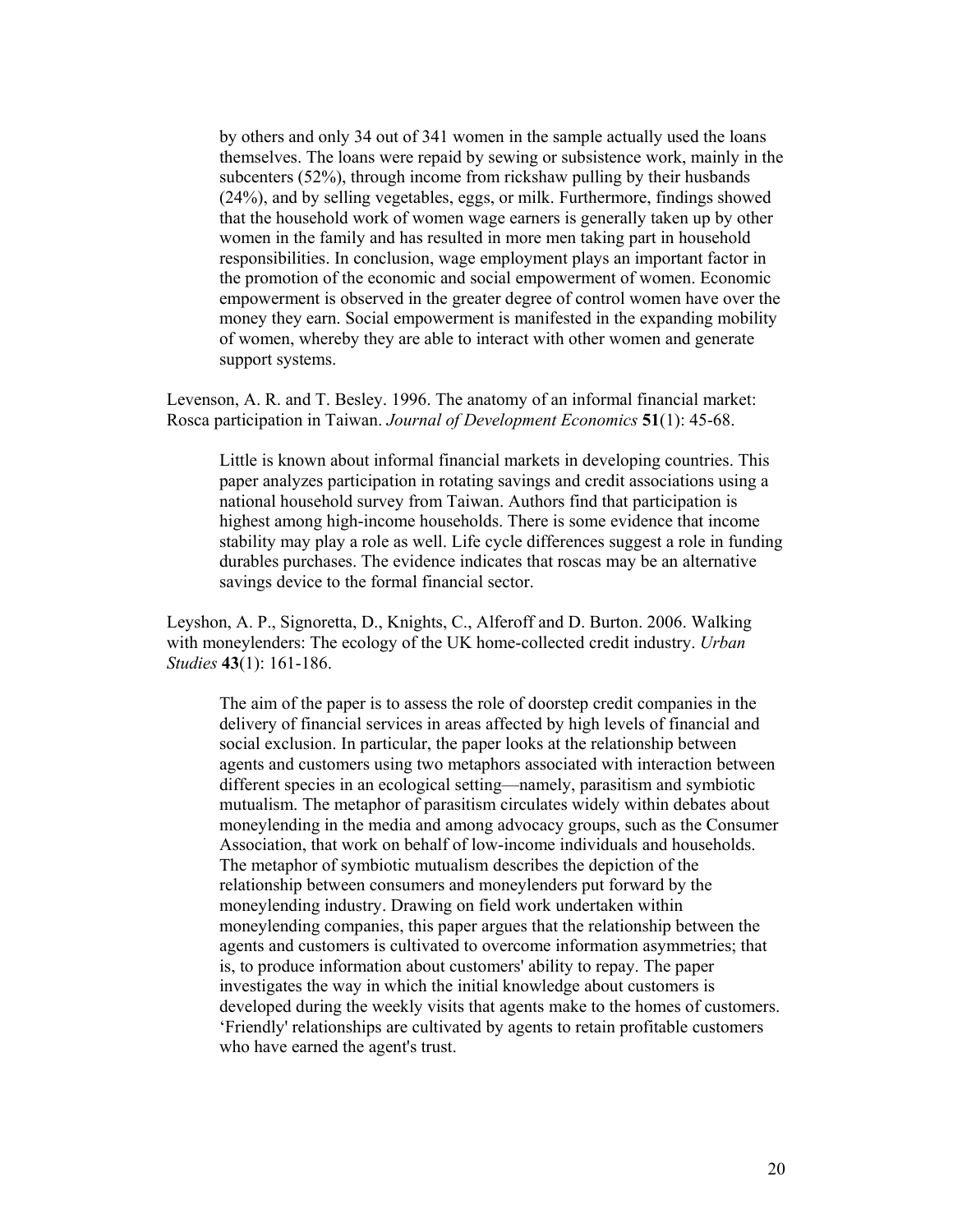Malik, R. P. S. (2002). *Flow of credit to small and marginal farmers in Haryana.* Research Study - Agricultural Economics Research Centre, University of Delhi, New Delhi.

This study is undertaken in two villages of Ambala district of Haryana state, India, to review the credit experience of traditional rural financial institutions in respect of the small and marginal farmers. Particular focus is given to the role of the new generation credit institutions in meeting the credit needs of the vulnerable groups. The study is based on primary data collected from a sample of 51 rural households by using multistage stratified random sampling technique from the study area. It focuses on the credit flow problems of not only the pure cultivating households, but also of other categories within rural households owning less than 2 hectares of land. It concentrates on the degree of dependence of rural households for credit on various sources, flexibility in usage of credit and rescheduling of repayment of loans. It also highlights the relative role and performance of self help groups (SHGs) in extending credit to rural households, particularly the landless households, and small and marginal cultivators. It is noted that about 30-35% of credit to rural households is obtained from informal sources like cooperatives and informal moneylenders. With SHGs being of recent origin, their network is extremely limited. They expressed great reluctance to shift away from the current source of borrowings. Help from nongovernmental organizations to such institutions is virtually non-existent. Notwithstanding the limited domain of SHGs, they have been successful in meeting approximately 15% of the credit disbursed by the formal credit institutions.

Mallik, R. 2006. Deregulation in the formal credit market and its impact on informal credit. *Hitotsubashi Journal Of Economics* **47**(1): 51-68.

This paper analyses the effects of deregulation of formal interest-rate in terms of a model of strategic interaction between the formal and the informal lender, in which borrowers are differentiated in terms of their capacity to pay collateral. The formal lender is subject to interest-rate ceiling and faces the possibility of strategic default. Strategic default by the entrepreneur is however not possible in case of the informal lender, as the informal lender can fully observe the entrepreneur. It is shown that there is a range of interest- rates such that if the interest-rate ceiling lies in that range then deregulation of the formal interestrate will cause informal lending to expand and formal lending to contract. This is in contrast with the conventional wisdom that in the face of interest rate deregulation formal lenders always gain in market share.

McIntosh, C. and B. Wydick. 2005. Competition and microfinance. *Journal of Development Economics* **78**(2): 271-298.

Competition between microfinance institutions (MFIs) in developing countries has increased dramatically in the last decade. Authors model the behaviour of non-profit lenders, and show that their non-standard, client-maximizing objectives cause them to cross-subsidize within their pool of borrowers. Thus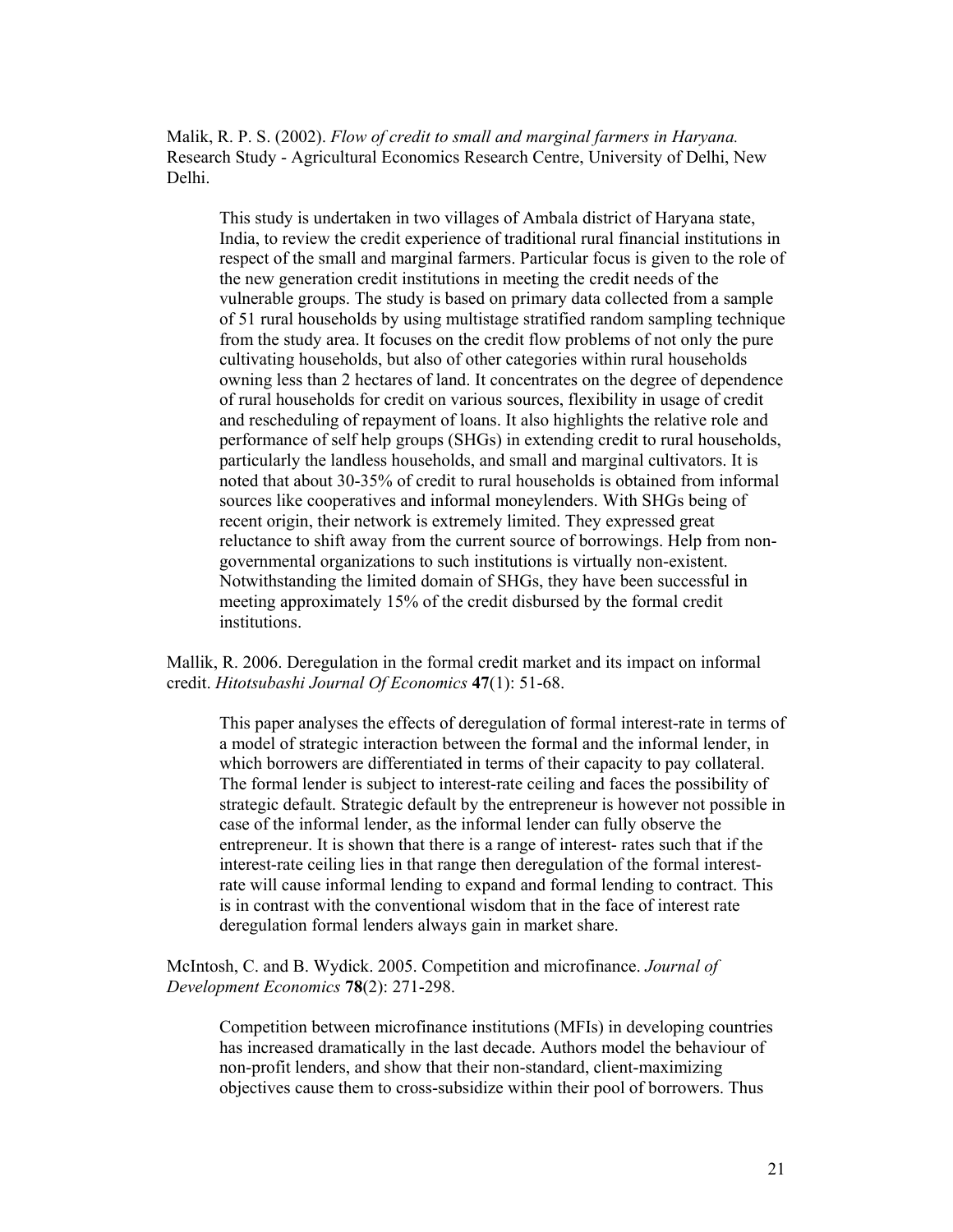when competition eliminates rents on profitable borrowers, it is likely to yield a new equilibrium in which poor borrowers are worse off. As competition exacerbates asymmetric information problems over borrower indebtedness, the most impatient borrowers begin to obtain multiple loans, creating a negative externality that leads to less favourable equilibrium loan contracts for all borrowers.

Metcalf, T. R. 1962. The British and the Moneylender in Nineteenth-Century India. *Journal of Modern History* **34**(4): 390-397.

Paper describes the crucial role of moneylenders in rural Indian economy.

Mohapatra, P. C. and B. E. Pattanaik. 1988. How can we improve socio-economic condition of women? *Yojana* **32**(9): 13-17.

Aspects of discrimination against women in India are summarized, a case study of a rural district in Orissa is presented, and the article follows with a suggested 3-part strategy of education, employment and appropriate technology. The economic role played by women is difficult to quantitate because of their lifestyle that combines domestic work and unpaid family or low-paid outside farm or cottage industry labor. Besides these tasks, women usually care for dairy animals, and carry water and firewood. Discrimination against women in this system is evident, however, from some available statistics. 46% of women, as opposed to 20% of men, work as agricultural laborers. Women are denied education because they are not expected to do responsible work, then they are denied employment because they are not educated. Their work is counted as worth only half that of men, and based on this assumption, they are paid less then men. The male heads of 124 households in 7 villages in the Orissa area were interviewed to study labor participation of household members. 89% of the people worked in agriculture, 94% in rice paddy and 6% in oilseed or pulses for cash crops. The average farm size was 2.29 acres. Female literacy had risen to 14.3% from 1% 10 years before. Women usually worked in transplantation, weeding, harvesting and threshing, but also in heavier farm labor, construction of roads and buildings, quarrying and forestry. In this poor, hilly region, the custom of purdah was not practiced to the extent of keeping women from doing day labor outside the home. The authors' suggested strategy for women's development included appropriate technology such as the Gobar methane gas plant, provision of credit for women's industries, retention of girls in school and literacy programs for girls and women, and higher wages for women.

Moore, F. J. 1954. Money-lenders and co-operators in India. *Economic Development and Cultural Change* **2**(2): 139-159.

Morduch, J. 1999. The role of subsidies in microfinance: evidence from the Grameen Bank. *Journal of Development Economics* **60**(1): 229-248.

The Grameen Bank of Bangladesh has been in the vanguard of the microfinance movement, showing the potential to alleviate poverty by providing credit to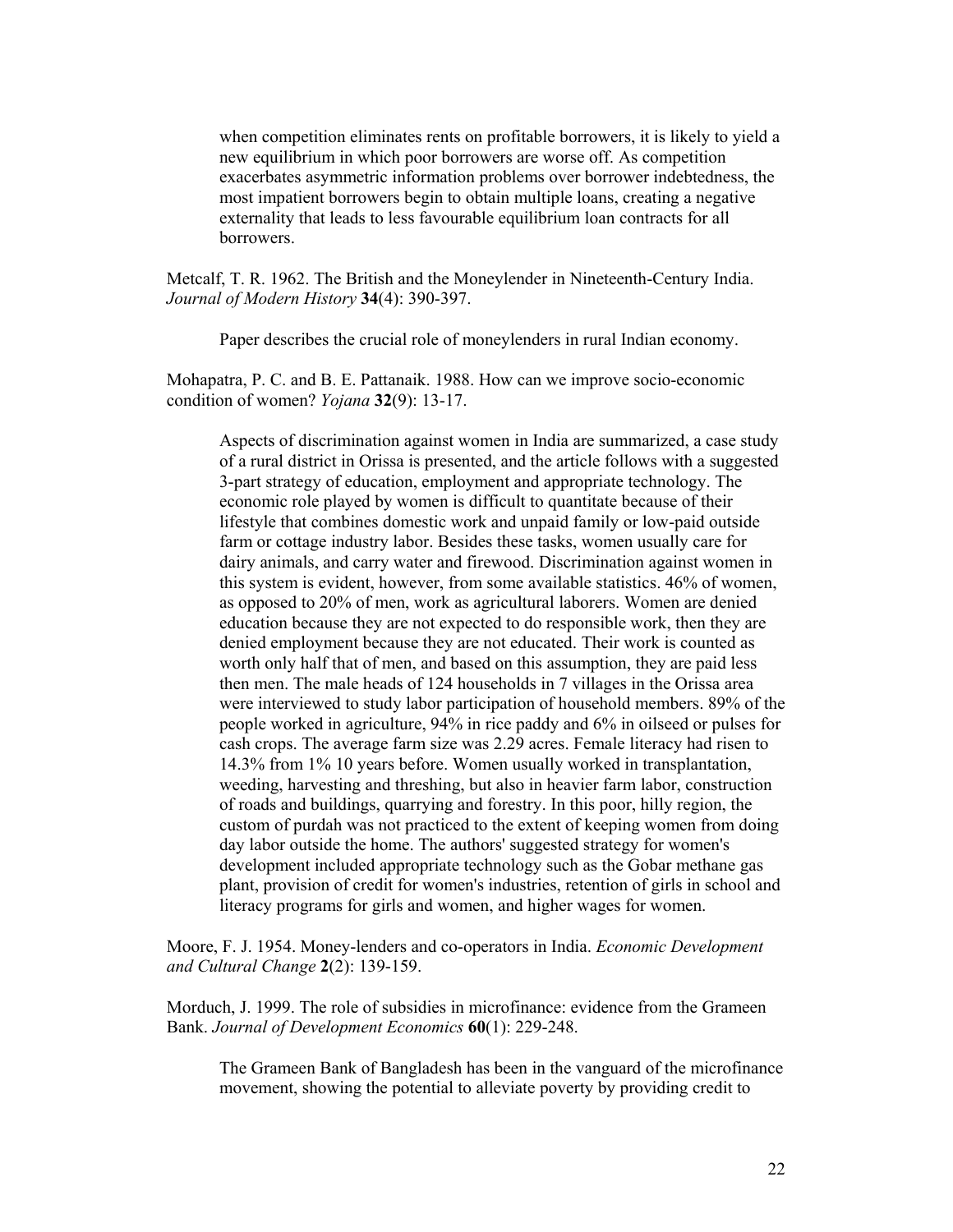poor households. Part of this success has been built on subsidies. In 1996, for example, total subsidies evaluated at the economic opportunity cost of capital amounted to about US\$26–30 million. The evidence helps to explain why institutions like Grameen have not just sprung up on their own as private commercial ventures, and it underscores the value of openly addressing the costs and benefits of subsidization. The paper also describes recent difficulties in maintaining high repayment rates.

Mosley, P. and D. Hulme. 1998. Microenterprise finance: Is there a conflict between growth and poverty alleviation? *World Development* **26**(5): 783-790.

Microenterprise finance has generated enormous enthusiasm among aid donors and nongovernment organizations (NGOs) as an instrument for reducing poverty in a manner that is financially self-sustaining. Although something of a consensus has emerged concerning the principles by which such institutions should be designed, however, we know little about their impact. The paper reports on a research project which estimated the impact of 13 microfinance institutions in seven developing countries on poverty and other target variables, and attempted to relate such impact to the institutions' design features. For each of the institutions studied, the impact of lending on the recipient household's income tended to increase, at a decreasing rate, as the recipient's income and asset position improved, a relationship which can easily be explained in terms of the greater preference of the poor for consumption loans, their greater vulnerability to asset sales forced by adverse income shocks and their limited range of investment opportunities. There are significant outliers to this general pattern (in particular, very poor people who have been able to achieve significant loan impact); but they are the exception rather than the rule, and the relationship is significant at the 1% level for all the institutions studied except the Malawi Mudzi Fund. This relationship defines, in the short term, an "impact frontier" which serves as a tradeoff: lenders can either focus their lending on the poorest and accept a relatively low total impact on household income, or alternatively focus on the not-so-poor and achieve higher impact. The position and slope of the estimated impact curve vary however with the design of the institution: for "well-designed" schemes impact, at all levels of income, is higher than for ill-designed schemes. Hence for many lender institutions the tradeoff can often be moved by appropriate innovations in institutional design, in particular modifications to savings, loan collection, and incentive arrangements for borrowers and staff.

Nadan, A. 2005. The Competitive Advantage of Moneylenders Over Banks in Rural Palestine. *Journal of the Economic and Social History of the Orient* **48**(1): 1-39.

According to the British Government in Mandate Palestine, the tendency of the fallahin (Arab peasants) to "strategic default" and the monopolistic power of local moneylenders led to high interest lending in rural areas. The government sought to remedy this by assisting banks in collecting bad debts, by guaranteeing some bank loans and by imposing the maximum legal interest rate. However, the colonial perception was incorrect. Defaults were usually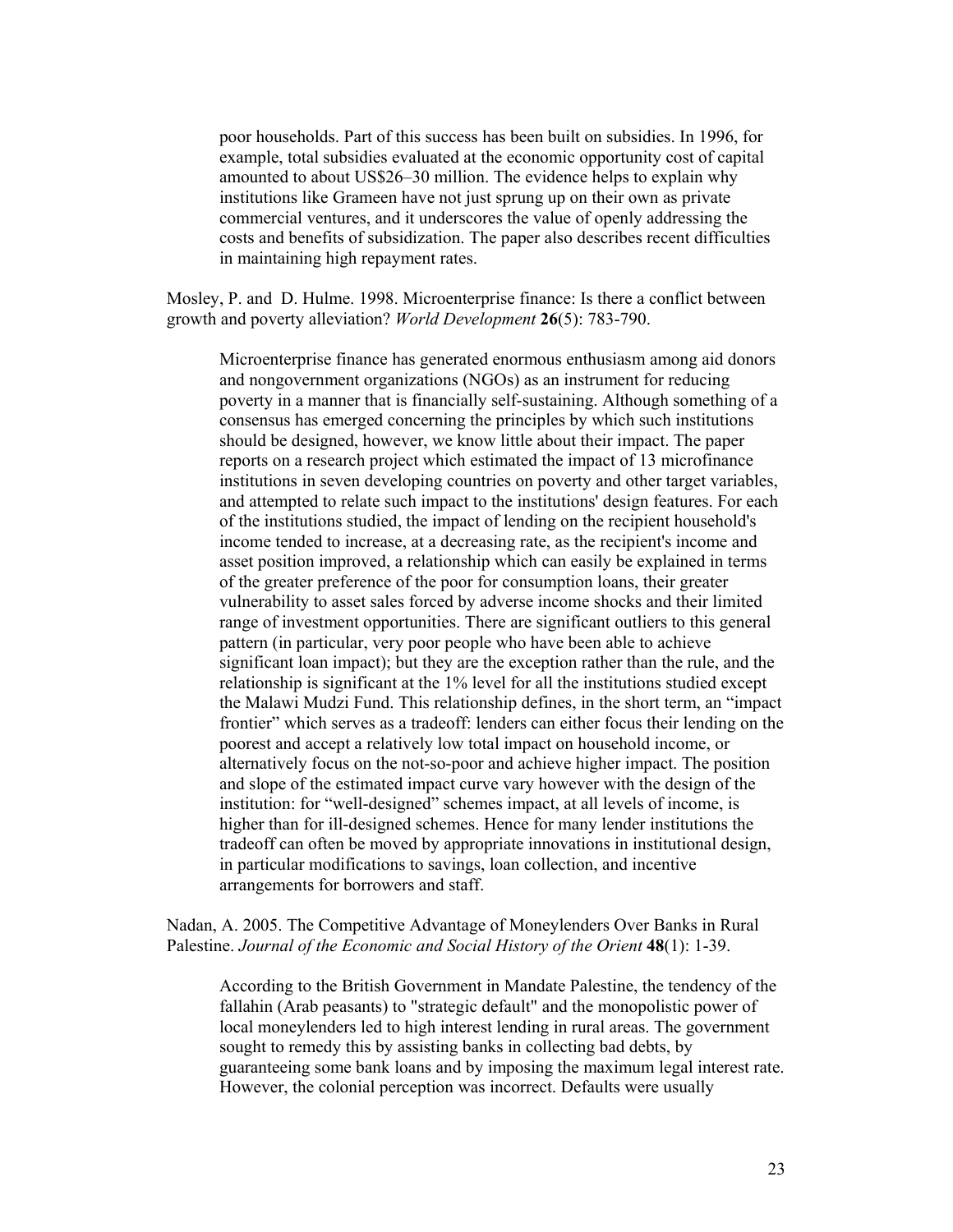"involuntary" as a result of natural and occasionally man-made hazards (thus creating a high interest rate environment), and the moneylending market was "contestable." In such an environment, despite government assistance, moneylenders had a comparative advantage over banks. They were usually merchants who could easily utilise collateral on loans (crops and lands); they ignored the law of maximum interest rate and they had good information about borrowers. For these reasons moneylenders remained the main source of credit for the fallahin.

Navajas, S., Schreiner, M., Meyer, R. L., Gonzalez-vega, C. and J. Rodriguez-meza. 2000. Microcredit and the Poorest of the Poor: Theory and Evidence from Bolivia. *World Development* **28**(2): 333-346.

Authors construct a theoretical framework that describes the social worth of a microfinance organization in terms of the depth, worth to users, cost to users, breadth, length, and scope of its output. Authors then analyze evidence of depth of outreach for five microfinance organizations in Bolivia. Most of the poor households reached by the microfinance organizations were near the poverty line—they were the richest of the poor. Group lenders had more depth of outreach than individual lenders. The urban poorest were more likely to be borrowers, but rural borrowers were more likely to be among the poorest.

Nayyar, D. 2006. India's unfinished journey transforming growth into development. *Modern Asian Studies* **40**(3): 797-832.

This paper situates the economic performance of independent India in historical perspective to evaluate the past and reflect on the future. It shows that the turning point in economic growth was circa 1951 in the long twentieth century and circa 1980 in India since independence. Thus, it is not possible to attribute the turnaround in India's performance to economic liberalization beginning 1991. During the period 1950-1980, economic growth in India was respectable, for it was a radical departure from the past and no worse than the performance of most countries. During the period 1980-2005, economic growth in India was impressive, indeed much better than in most countries. The real failure in both these periods was India's inability to transform this growth into well-being for all its people. And India's unfinished journey in development cannot be complete as long as poverty, deprivation and exclusion persist. Even so, with correctives, it should be possible to reach the destination.

Nayyar, D. 2006. India's unfinished journey transforming growth into development. *Modern Asian Studies* **40**(3): 797-832.

This paper situates the economic performance of independent India in historical perspective to evaluate the past and reflect on the future. It shows that the turning point in economic growth was circa 1951 in the long twentieth century and circa 1980 in India since independence. Thus, it is not possible to attribute the turnaround in India's performance to economic liberalization beginning 1991. During the period 1950-1980, economic growth in India was respectable,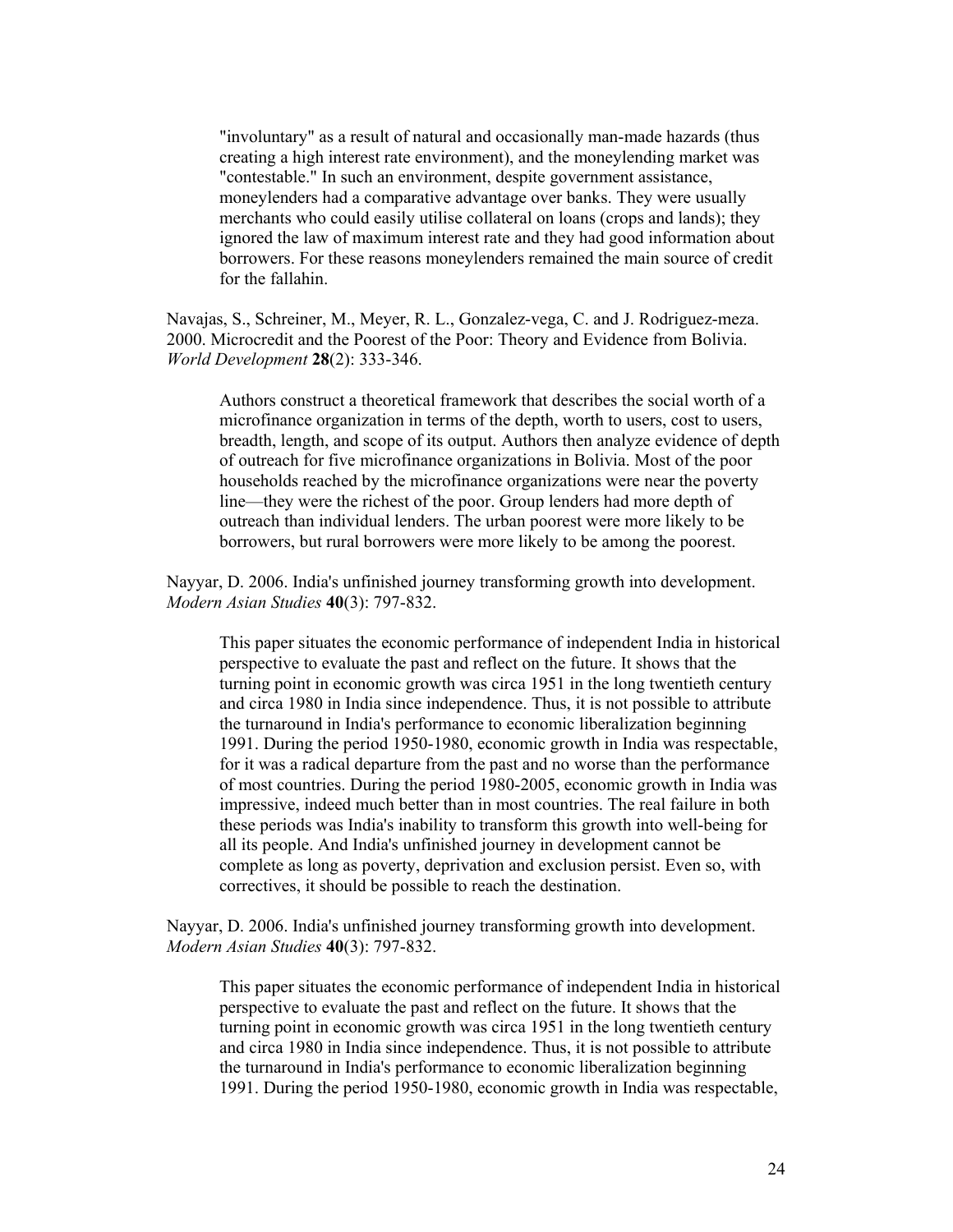for it was a radical departure from the past and no worse than the performance of most countries. During the period 1980-2005, economic growth in India was impressive, indeed much better than in most countries. The real failure in both these periods was India's inability to transform this growth into well-being for all its people. And India's unfinished journey in development cannot be complete as long as poverty, deprivation and exclusion persist. Even so, with correctives, it should be possible to reach the destination.

Orlanda, R. 2002. Money mosaics: financial choice and strategy in a West Delhi squatter settlement. *Journal of International Development* **14**(2): 249-271.

 This paper examines the financial services and devices used by dwellers of Kalibasti, a squatter settlement in West Delhi. It discusses to what extent people are able to put together effective money management strategies through available devices and to what extent we might perceive service or product gaps which point to where new or existing providers could step in. It highlights the embeddedness of financial devices used by residents in wider kinds of relationships with relatives, co-residents, employers, patrons and others. The paper concludes that access to adequate services does not necessarily correspond with access to formal or semi-formal services as is often presented by microfinance advocates. Rather it reflects people's awareness, job and income security, and capacity to leverage personal networks, all of which contribute to the capability of squatter residents to make financial relations and services work for them. The paper ends by making some tentative suggestions as to how these findings might be of interest to prospective microfinance providers in squatter settlements such as Kalibasti.

Park, A., Brandt, L. and J. Giles. 2003. Competition under credit rationing: theory and evidence from rural China. *Journal of Development Economics* **71**(2): 463-495.

Authors present a duopoly model of financial competition to describe the conditions under which competition leads to greater bank effort when repressed financial systems ration credit. The model features an entrant that freely sets its interest rate, and an incumbent that must charge a rate below that which is market clearing. Both players may exert costly effort to inform themselves about borrower types. Using data on rural financial institutions in China, authors test empirically the effects of competition on deposit growth, loan portfolio composition, repayment rates, and other effort measures, finding positive effects of competition on effort and financial performance.

Patole, M. and O. Ruthven. 2002. Metro moneylenders: Microcredit providers for Delhi"s poor. *Small Enterprise Development* **13**(2): 36-45.

The Kalibasti slum of Delhi is virtually ignored by microfinance institutions, but well served by moneylenders. This article profiles three moneylenders and the products they offer, revealing that their background and mode of operation are quite different from each other. The article then goes on to analyse how much profit the moneylenders make. Moneylenders are obliged to remain small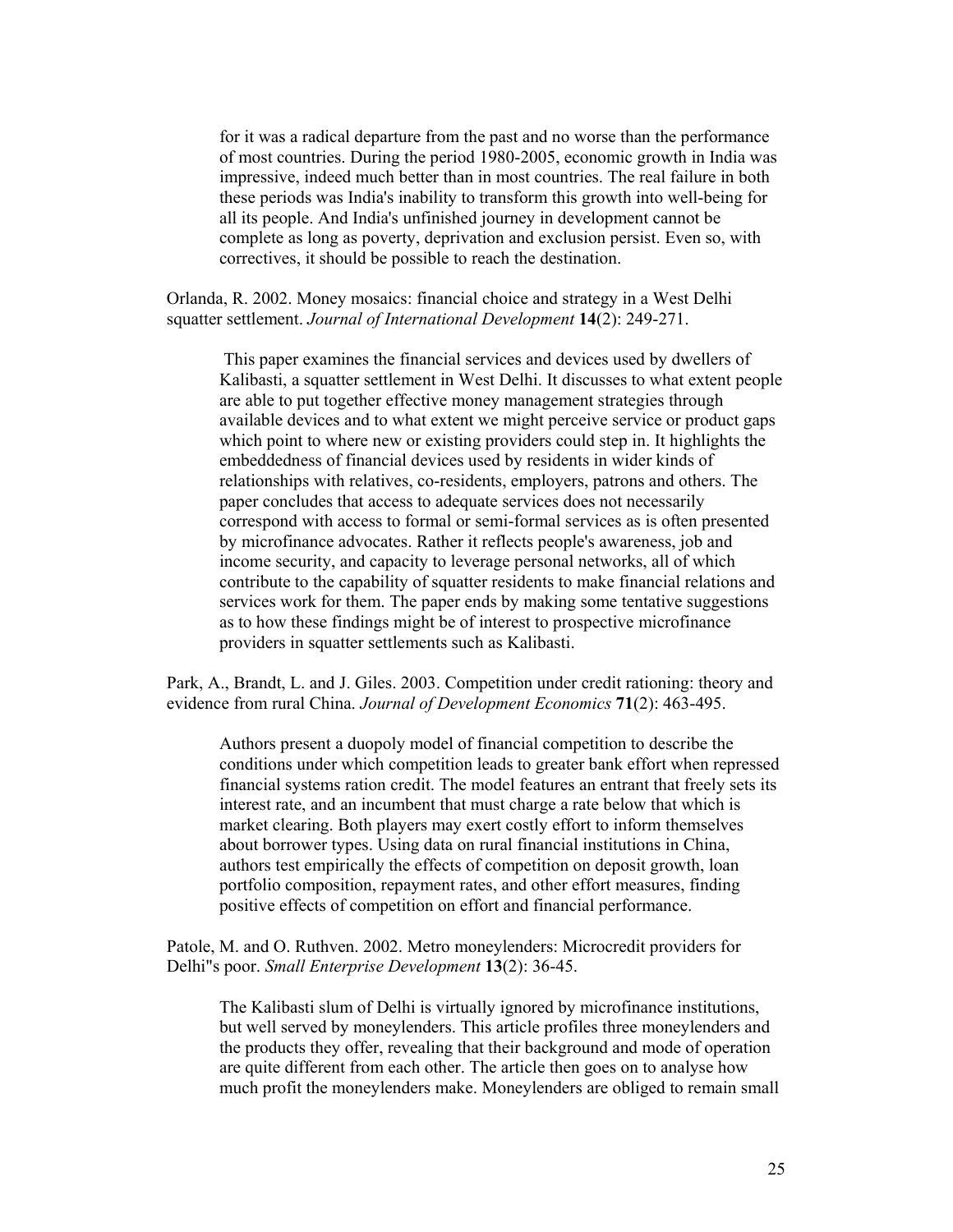in order to maintain knowledge of their clients, and also to avoid attracting unwanted official attention. Their smallness also allows them to offer great flexibility in their products and scheduling; this is what makes them ideal lenders to the poor, and MFIs should learn from these characteristics.

Perry, D. 2002. Microcredit and Women Moneylenders: The Shifting Terrain of Credit in Rural Senegal. *Human Organization* **61**(1): 30-40.

This paper analyzes the new role rural Senegalese women play as moneylenders in their agrarian communities. The shifting terrain of local credit institutions parallels contemporary trends in rural development: state-led agricultural cooperatives, which were introduced in 1960, formerly bolstered the position of elite farmers who lent out cash and grain to poor farmers during the dry-season months of scarcity. Agricultural cooperatives were abolished in the mid-1980s as a result of structural adjustment, and elite farmers have now shifted to market-based activities, no longer offering credit to neighbors and kin. During the same period, nongovernmental organizations, adopting a neoliberalist ideology, created a number of village banks that target women as the principal recipients of cash loans to be invested in income-generating activities. A significant number of these women choose not to invest this money in trade activities but to recycle the cash as high-interest loans to other farmers- emulating in new guise the earlier credit strategies of elite farmers. This paper examines the institutional changes unraveling in rural Senegal that contribute to the rise of a new class of female moneylenders during the contemporary epoch of neoliberal reform and offers ethnographic descriptions of women's moneylending practices.

Premchander, S. 2003. NGOs and local MFIs—how to increase poverty reduction through women's small and micro-enterprise. *Futures* 35(4): 361-378.

Most enterprises, from the smallest to the largest, need capital. Enterprise can play a crucial role in alleviating poverty. In developing economies, women's role in alleviating poverty through enterprise has long been recognised, and they have been received as a client group. However, poor women lack the capital required for enterprise start-ups and although lending mechanisms exist in their economy, mainstream financial institutions are not oriented towards providing them with the funding they require. Microfinance generally refers to the provision of financial services (e.g.: savings, credit, insurance) to the poor, those who normally do not have access to formal financial institutions. Non-Governmental Organisations (NGOs) in India have promoted micro-finance through women's self-help groups. However, the different institutional forms are not value-neutral and vested interests are involved. The interests of people and those of micro-financing institutions (MFIs) sometimes compete and conflict. If NGOs change their direction and become MFIs, there could be serious repercussions on development work at the field level. When funding support underlines financial viability, then the MFIs have to be competitive; poverty reduction and empowerment will suffer unless the institutions are also owned and managed by the poor. In this case, more investment in building their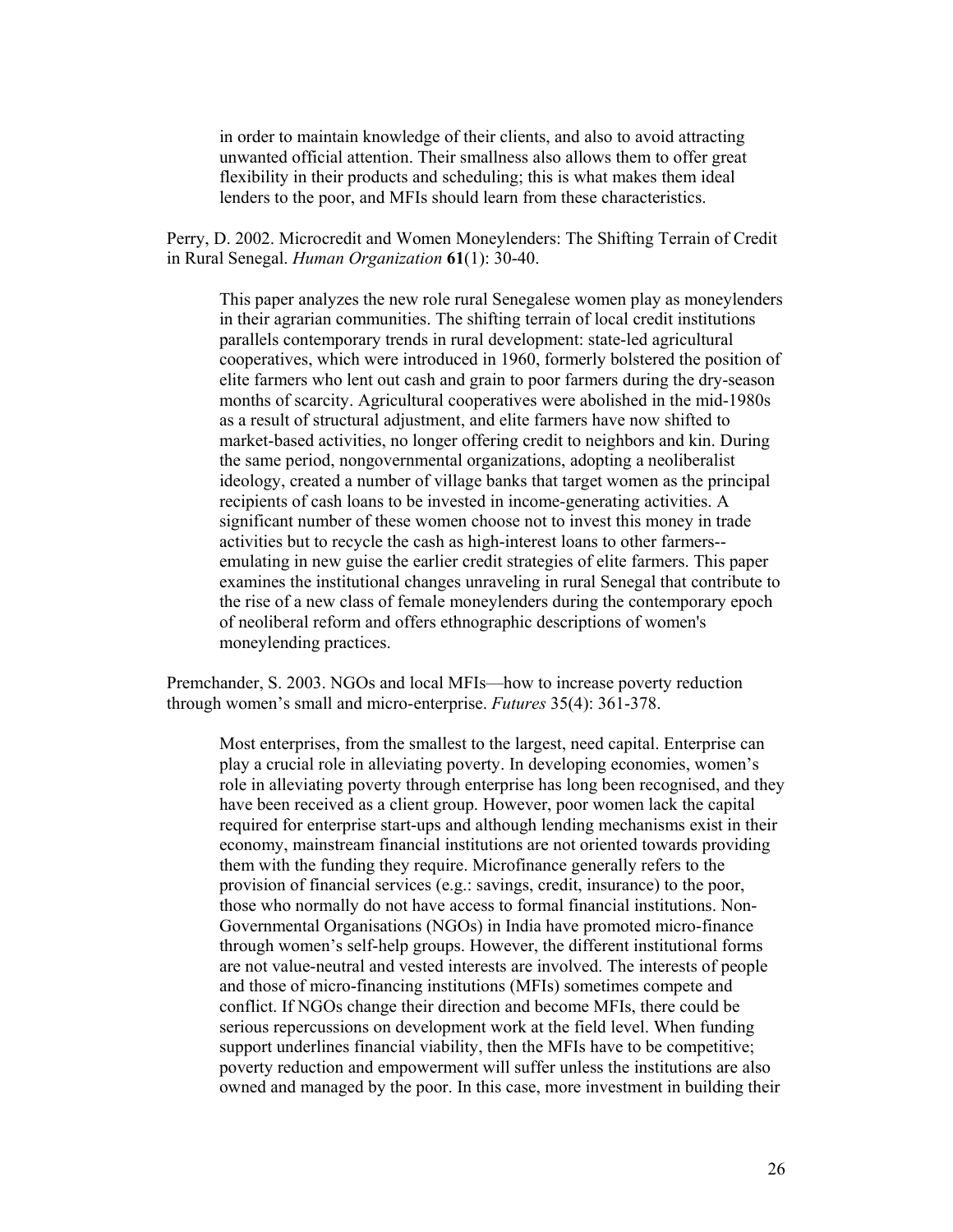capacity is required. In the present phase of evolution of an entrepreneurial culture in India, financial support for NGOs to become MFIs is cheaper than policing a market economy and the real issue of the poor being left out by the market economy is ignored. NGOs can provide the leadership for greater structural reforms and do what they are best at: be facilitators, and create people's institutions for micro-finance. In this way, the holistic development of people that should precede their involvement in small and micro-enterprise is more likely to occur.

Richardson, D. 2002. Confessions of an ex-moneylender. *Small Enterprise Development* **13**(4): 9-11.

Ruthven, O. 2002. Money mosaics: financial choice and strategy in a West Delhi squatter settlement. *Journal of International Development* **14**(2): 249-271.

This paper examines the financial services and devices used by dwellers of Kalibasti, a squatter settlement in West Delhi. It discusses to what extent people are able to put together effective money management strategies through available devices and to what extent we might perceive service or product gaps which point to where new or existing providers could step in. It highlights the embeddedness of financial devices used by residents in wider kinds of relationships with relatives, co-residents, employers, patrons and others. The paper concludes that access to adequate services does not necessarily correspond with access to formal or semi-formal services as is often presented by microfinance advocates. Rather it reflects people's awareness, job and income security, and capacity to leverage personal networks, all of which contribute to the capability of squatter residents to make financial relations and services work for them. The paper ends by making some tentative suggestions as to how these findings might be of interest to prospective microfinance providers in squatter settlements such as Kalibasti.

Saha, B. 2001. Red tape, incentive bribe and the provision of subsidy. *Journal of Development Economics* **65**(1): 113-133.

An agent entitled to receive subsidy bribes the government official to reduce red tape from an exogenous level. The agent has private information on his cost from red tape. Which type of the agent, high or low cost, would be able to exploit the private information depends on the level of the exogenous red tape. At low levels of the exogenous red tape, it is the high type, and at high levels it is the low type that earns information rent. At moderate red tape, neither may earn rents. With greater red tape, the agent's profit can increase.

Saha, B. and T. Thampy. 2006. Extractive bribe and default in subsidized credit programs. *Journal of Economic Behavior and Organization* **60**(2): 182-204.

Authors present a dynamic model of subsidized credit provision to examine how asymmetric information exacerbates inefficiency caused by corruption. If a borrower and a corrupt official interact with symmetric information, credit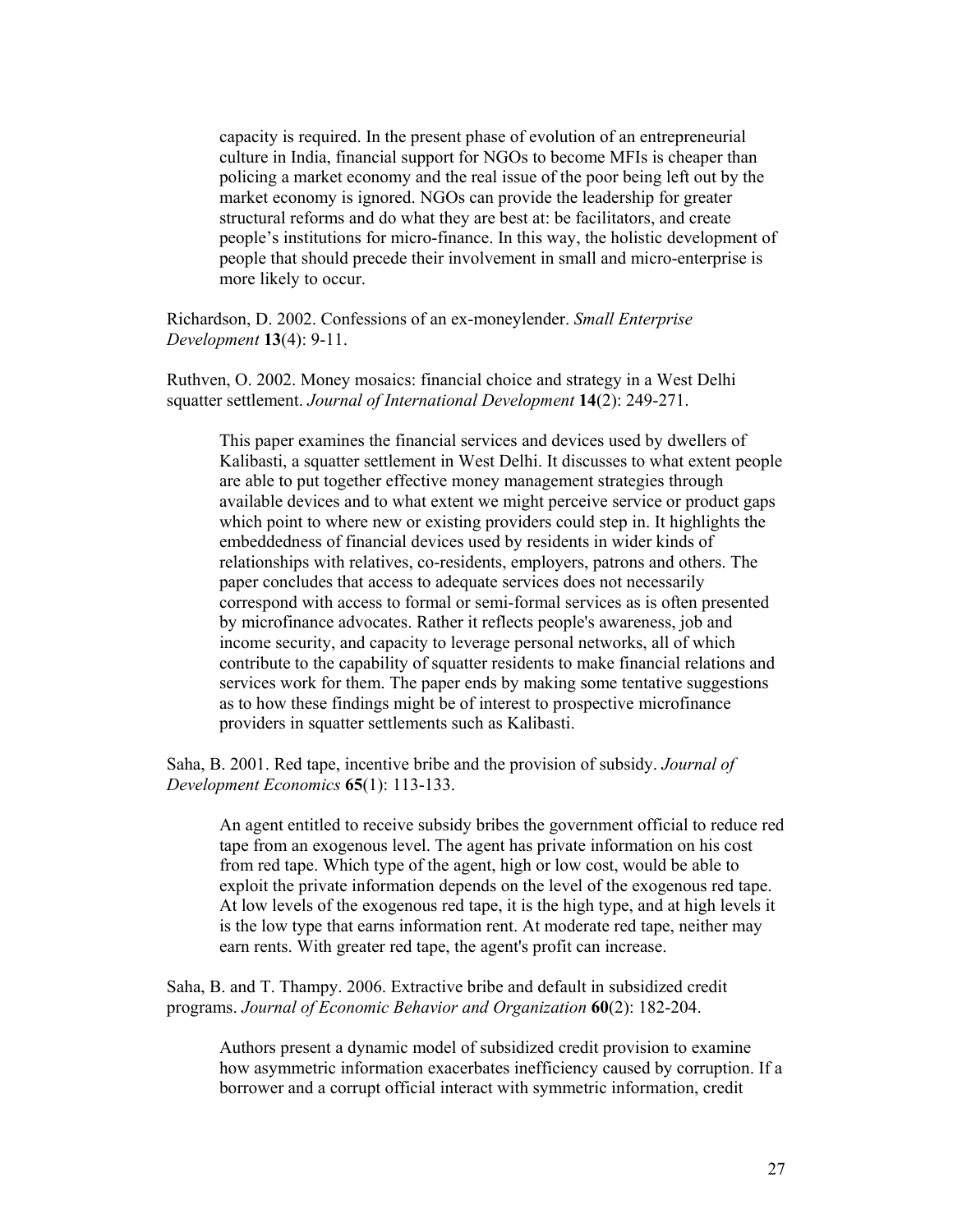terms can be so designed that corruption will affect only the borrower's profit, but not repayment. With private information on the borrower's productivity this result changes. Because of dynamic information rents, the official may induce one type of the borrower to default. The government can improve the repayment rate, but will have to under-provide credit. In contrast, some allowance of default permits a greater supply of credit.

Schrader, H. 1994. Professional Moneylenders and the Emergence of Capitalism in India and Indonesia. *International Sociology* **9**(2): 185 - 208.

A widely held assumption is that contemporary financial landscapes and regional differences are to a large extent the outcome of historical processes. A recent hypothesis the author put forward was that professional moneylenders are a structural phenomenon of expanding merchant capitalism, and that once the market integration of particular regions has been achieved, professional moneylenders are eventually replaced by banks. Alongside such large-scale professional moneylenders there have always been and still are various smallscale and mostly semi-professional moneylenders. In the contemporary world they are found in great numbers in developing countries. They have been interpreted as structurally supporting capitalism because they provide marginalised people who are beyond the scope of banks with purchasing power for the commodity markets based upon credit. In this paper the author compares large-scale professional moneylenders of precolonial/colonial India and colonial Indonesia. The analysis shows that particularly non-Western bankers emerged in India, while in Indonesia comparable financial agents seem to have existed only in limited numbers. What seems to speak against the above hypothesis can be interpreted as follows. While the structure of expanding merchant capitalism provides a framework in which such non-Western bankers may emerge, the particular world market integration of trade during the expansion period and colonial policy may develop different financial landscapes with regard to economic opportunities for private enterprise.

Schreiner, M. and G. Woller. 2003. Microenterprise Development Programs in the United States and in the Developing World. *World Development* **31**(9): 1567-1580.

Sparked by examples from Bangladesh, Bolivia, Indonesia, and other developing countries, hundreds of microenterprise programs have been started in the United States. Will these US efforts be successful? This paper reviews the evidence and concludes that microenterprise development is much more difficult in the United States than in the developing world. The paper suggests some ways to address the challenges of US microenterprise development.

Schuler, S. R., Hashemi, S. M. and S. H. Badal. 1998. Men's violence against women in rural Bangladesh: undermined or exacerbated by microcredit programmes? *Development in Practice* **8**(2): 148-157.

This ethnographic study examined the sociocultural context of domestic violence in 6 rural villages in Bangladesh, and the prevalence of wife-beating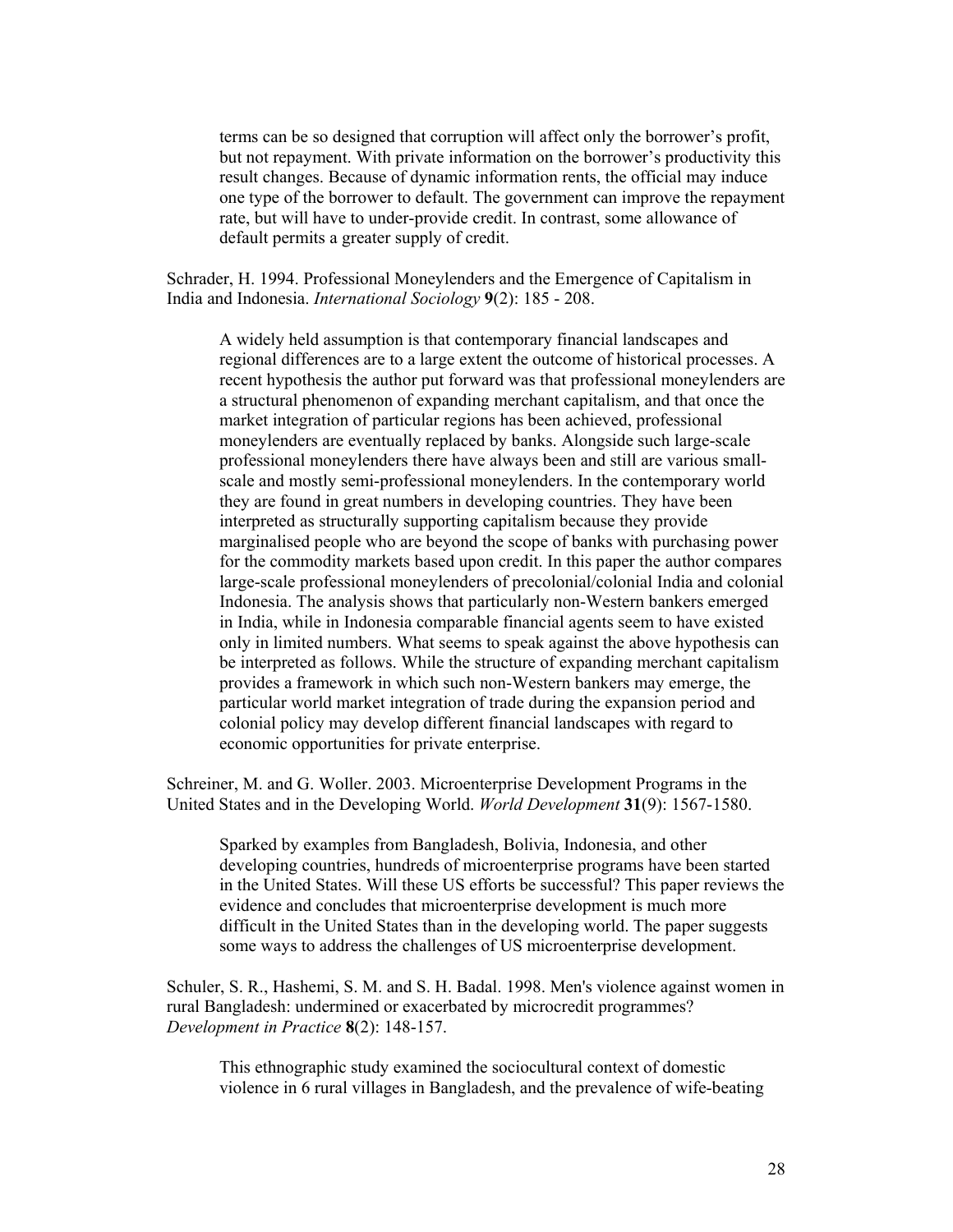and its association with women's empowerment in income generation programs (IGPs). Data were obtained from interviews conducted during 1990-96. Four villages had IGPs, and 2 villages did not have credit programs. Over 66% of women reported having been beaten at one time or another. In one village 87% reported beatings. 38% reported beatings in the preceding year (a range of 14- 60%). Men beat their wives over trivial matters or frustrations over problems for which wives were not responsible. Beatings were attributed to mens' desire to control behavior and reassert their authority when challenged or to exploit their wives for financial gain. Some of the most severe beatings were linked with dowry. Both husbands and wives considered the beatings legitimate. The highest level of violence was in villages that were experiencing the most changes in gender roles and that had the most women contributing to family support. The lowest levels of violence were in villages with the fewest contributing to family support. Interviews, case studies, and observations yielded ambivalent evidence about the influence of credit programs on domestic violence. Credit programs have the potential to increase women's status and to disseminate anti-violence messages among both men and women.

Seibel, H. D. 2005. Does History Matter? The Old and the New World of Microfinance in Europe and Asia". Paper presented at "From moneylenders to microfinance: Southeast Asia's credit revolution in institutional, economic and cultural perspective"; An interdisciplinary workshop Asia Research Institute, Department of Economics, and Department of Sociology National University of Singapore.

Moneylending is still widespread today, and remnants of its historical informal precedents are still in existence, re-emerging time and again according to demand. Many (informal and formal) moneylenders may have turned into (formal) merchant bankers at various times in history, or into organizers of (informal or formal) chit funds. India is a country, or subcontinent, where microfinance and banking have evolved over more than 3000 years and spread through trading relations over the wider region. We may know little about the dissemination process, but perhaps far more about India itself than any other country. The origins of indigenous microfinance in India predate those reported above in Ireland and Germany by around 3000 years, covering three major strands: moneylenders, chit funds or rotating savings and credit associations (ROSCAs), and merchant bankers – each with a complex and interlinked history, much of it yet to be systematized, and all still in existence today. Moneylenders are the oldest of the three strands, with a variegated and checkered history. After early efforts at regulation, they went out of control in rural areas during medieval and British India, became part of a feudal system, and destroyed the independent peasantry, relegating themselves to the role of the evil moneylender. They have remained lenders of last resort, at the opposite end of the central bank.

Sharma, S. and S. Chamala. 2003. Moneylender's Positive Image: Paradigms and Rural Development. *Economic and Political Weekly* **38**(17): 1713-1720.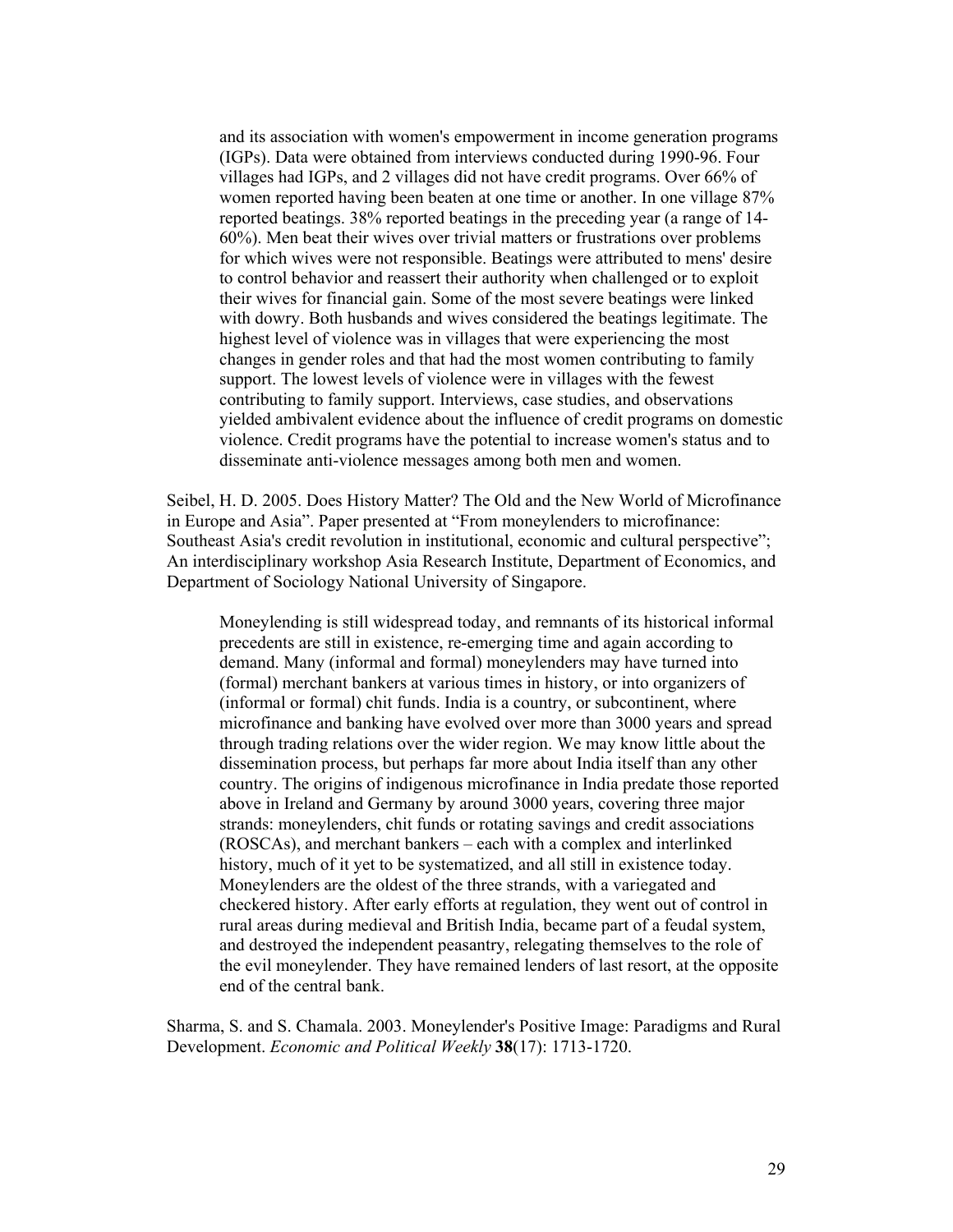This article appraises the changes in development thought and practice regarding the image of moneylenders and their future role in the agricultural economy and rural development in India. The emphatic push towards a positive image of the moneylender which has become very visible internationally has not been so visible in Indian rural finance practice. This article points out that the positive image of the moneylender has survived all through the centuries of Muslim and British domination in India and the push from negative to positive paradigm in development thought needs only to resuscitate a latent image which has been lying under the dominant negative one. A historical awareness of the process of paradigm-building is essential in unravelling this development enigma and in understanding its underlying ideological investments. The question of the moneylender's socio-economic image is very important in shaping rural finance policies. It is through such interdisciplinary coordination that a more socio-economically balanced role of moneylender in rural development can emerge.

Shaw, J. 2004. Microenterprise Occupation and Poverty Reduction in Microfinance Programs: Evidence from Sri Lanka. *World Development* **32**(7): 1247-1264.

The microenterprise earnings of microfinance clients in southeastern Sri Lanka are linked to their initial incomes. Poorer clients face geographic, financial and sociocultural barriers to entry to the most promising microenterprise occupations, leading them to select low-value activities with poor growth prospects. In semi-urban areas, poverty impacts could be strengthened by supplementing loans with nonfinancial interventions encouraging poor clients to select higher-value occupations. In arid rural areas, where microenterprises face severe market and infrastructure constraints, microenterprise development is unlikely to facilitate poverty exit.

Sinha, S. and I. Matin. 1998. Informal credit transactions of micro-credit borrowers in rural Bangladesh. *IDS Bulletin* **29**(4): 66-80.

Through a detailed study of informal credit transactions in a village (of 49 households) in Madhupur Thana, northern Bangladesh, the research empirically establishes that increased access to credit from micro-finance institutions (MFI's) in Bangladesh has been unable to substitute for the higher-cost informal credit sources such as moneylenders. The reason for this is that MFI lending technology is insensitive to variations in household conditions. Most MFIs put all households on a treadmill of continuously increasing loan size and insist on a fixed repayment schedule. While an easily accessible loan may seem attractive to a cash-starved poor household, its resource profile and the wider economic and policy environment impose limits on the marginal return to capital. Credit escalation under these circumstances increases the likelihood of cross-financing to sustain the MFI's line of credit. Target-group households, in particular, resort to extensive cross-financing of their loans. It is agreed that cross-financing can have a deleterious effect on the household economy in the long-run if households continuously manage loan repayment without having the ability to repay. It is suggested that MFI lending technology be redesigned to be sensitive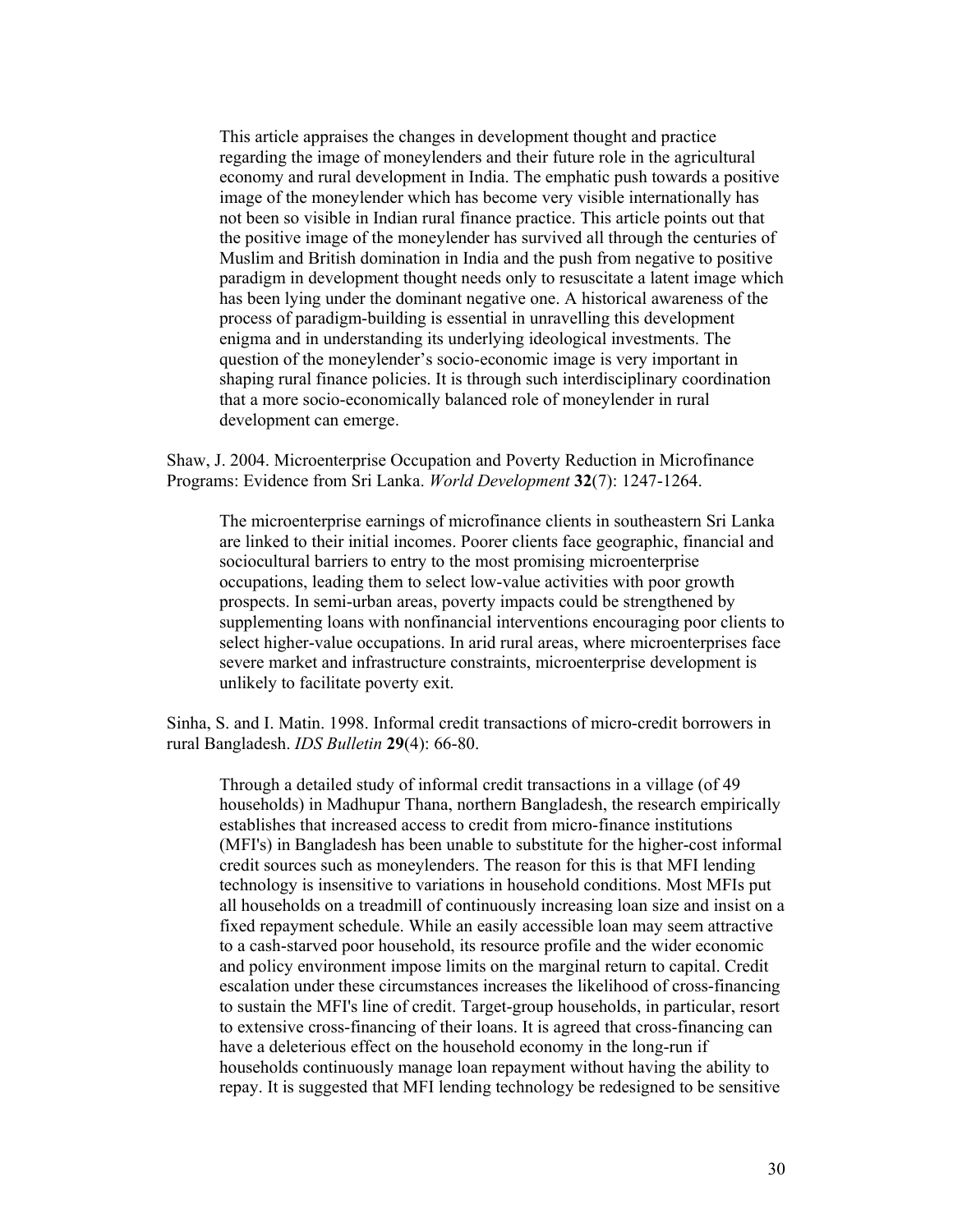to household initial conditions. Only then can MFI's seriously compete with the informal moneylenders.

Sinha, S. and M. Patole. 2003. Microfinance and the Poverty of Financial Services: A Perspective from Indian Experience. *South Asia Economic Journal* **4**(2): 301-318.

The vast network of banking and co-operative finance institutions in India has failed to provide low-income families with significant access to financial services. In this situation, the non-governmental microfinance institutions have attempted to provide an alternative to the high-cost informal financial services that most low-income clients must rely on. The extent to which such service provision is appropriate is discussed in this article using information from the financial histories of low-income families in the slums of Delhi and two villages of one of the more economically backward areas of India. The analysis in the article shows that the needs of low-income clients would be best served by highly flexible financial services that enable the conduct of frequent transactions both for small savings and for borrowing at irregular intervals. In relation to this, both microfinance and formal financial institutions do not fully meet the needs of low-income families. The article concludes with practical suggestions for the design of products and delivery systems to meet these needs.

Siyongwana, P. 2004. Informal moneylenders in the Limpopo, Gauteng and Eastern Cape provinces of South Africa. *Development Southern Africa* **21**(5): 851-866.

The article provides a critical analysis of the informal (unregistered) moneylending business and how it has served as a survival strategy for black South Africans. Using data obtained from 657 informal (unregistered) micromoneylenders in three South African provinces, namely the Eastern Cape, Gauteng and Limpopo, an analysis is undertaken to highlight how the business is organised, conducted and marketed, and how income generated from it. Provincial spatial variations and similarities relating to this economic activity are noted. Finally, the article aims at highlighting of the informal microlenders' responses to affiliation to the Micro Lenders Association and registration with the Micro Finance Regulatory Council. 1 Senior Lecturer in Geography, University of Port Elizabeth, Port Elizabeth, South Africa. The financial support from the Association of Micro Lenders (MLA) for this research is gratefully acknowledged. Thanks are also due to J Jackson, an economics and senior researcher for the MLA, for his assistance in the data analysis.

Smith, L.E.D., Stockbridge, M. and H. R. Lohano. 1999. Facilitating the Provision of Farm Credit: The Role of Interlocking Transactions Between Traders and Zamindars in Crop Marketing Systems in Sindh. *World Development* **27**(2): 403-418.

Formal credit institutions in Pakistan have largely failed to provide access to farm credit to small and medium-scale landowners, or zamindars. This paper examines interlocked transactions between traders and landowners in the cotton and wheat markets in Sindh that facilitate the provision of credit by traders. It is concluded that the case examined provides an example where traders lend to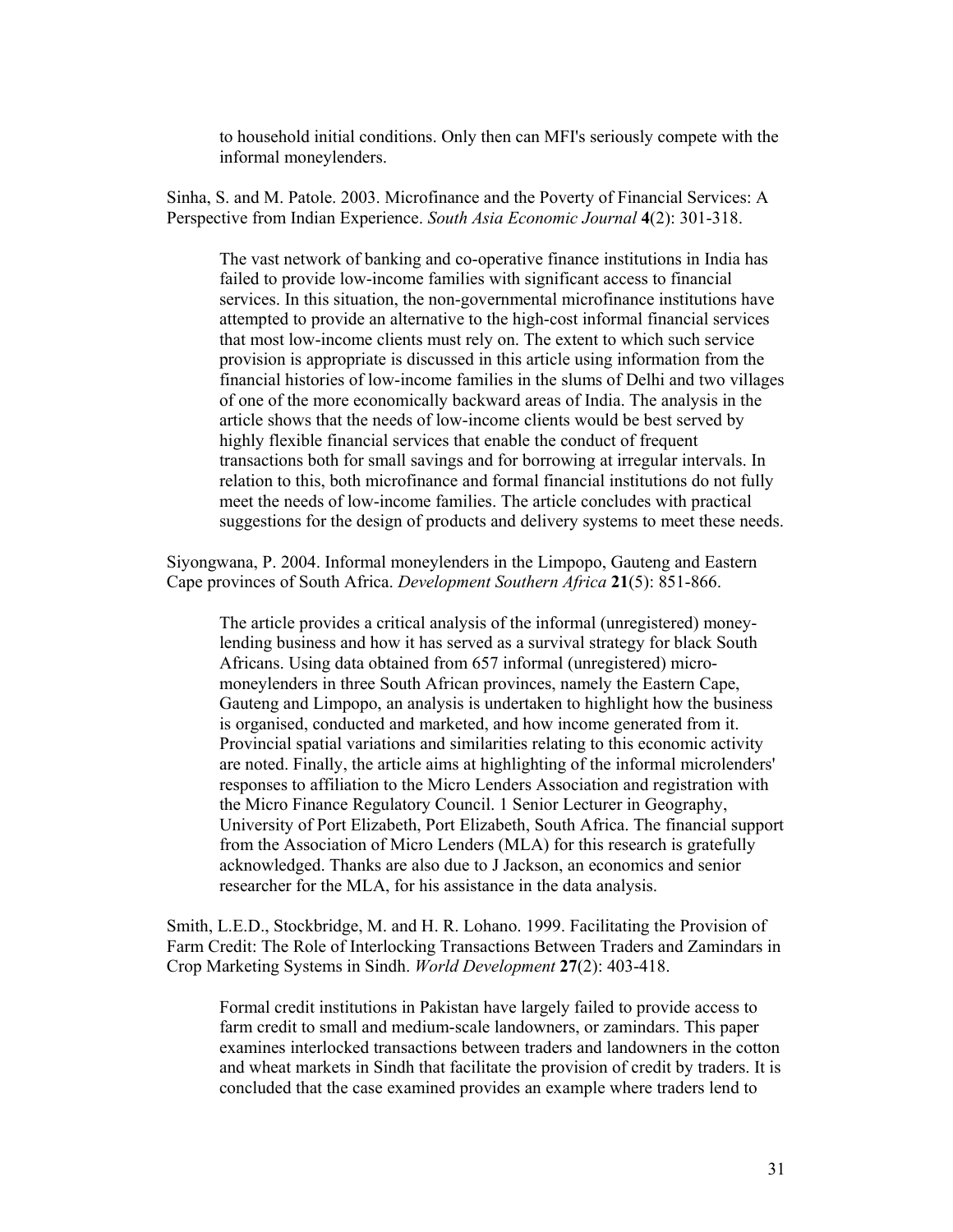landowners in a segment of the credit market that approximates competitive behavior, without surplus extraction by traders. Key conditions resulting in this favorable outcome are the existence of both competition for market share and information sharing on borrowers between traders. Whether this outcome is also beneficial for other rural groups who may borrow from landowners, in particular sharecropping tenants, is independent of market relations between landowners and traders and is not determined here.

Sriram, M. 2005. Information asymmetry and trust: A framework for studying microfinance in India. *Vikalpa* **30**(4): 77 – 85.

Sriram, M. S. 2002. Information Asymmetry and Trust: A Framework for Studying Microfinance in India. *IIMA Working Paper Series* 2002-09-02. Indian Institute of Management, Ahmdeabad, India.

Because of traditional relationships of trust, it is almost impossible to replace the moneylender, but possible to re-define the relationship by providing an atmosphere for formal competition.

Steel, W.F., Aryeetey, E., Hettige, H. and M. Nissanke. 1997. Informal financial markets under liberalization in four African countries. *World Development* **25**(5): 817- 830.

This paper presents survey evidence from four countries on how informal financial agents serve market niches that banks cannot readily reach. Their methodologies are effective in keeping down transaction costs and default risk relative to banks, although informal agents exercise monopoly power in dualistic markets. Liberalization of repressive financial policies has had little effect on formal financial deepening, while informal finance has continued to grow. The paper concludes that informal financial institutions are an important vehicle for mobilizing household savings and financing small businesses, and it recommends that informal finance be better integrated into financial development strategies.

Straub, S. 2005. Informal sector: The credit market channel. *Journal of Development Economics* **78**(2): 299-321.

Authors build a model of firms' choice between formality and informality. Complying with costly registration procedures allows the firms to benefit from key public goods, enforcement of property rights and contracts, that make the participation in the formal credit market possible. In a moral hazard framework with credit rationing, their decision is shaped by the interaction between the cost of entry into formality, and the relative efficiency of formal versus informal credit mechanisms and their related institutional arrangements. The model is consistent with existing stylized facts on the determinants of informality.

Tang, Shui-Yan. 1995. "Informal credit markets and economic development in Taiwan". *World Development* **23**(5): 845-855.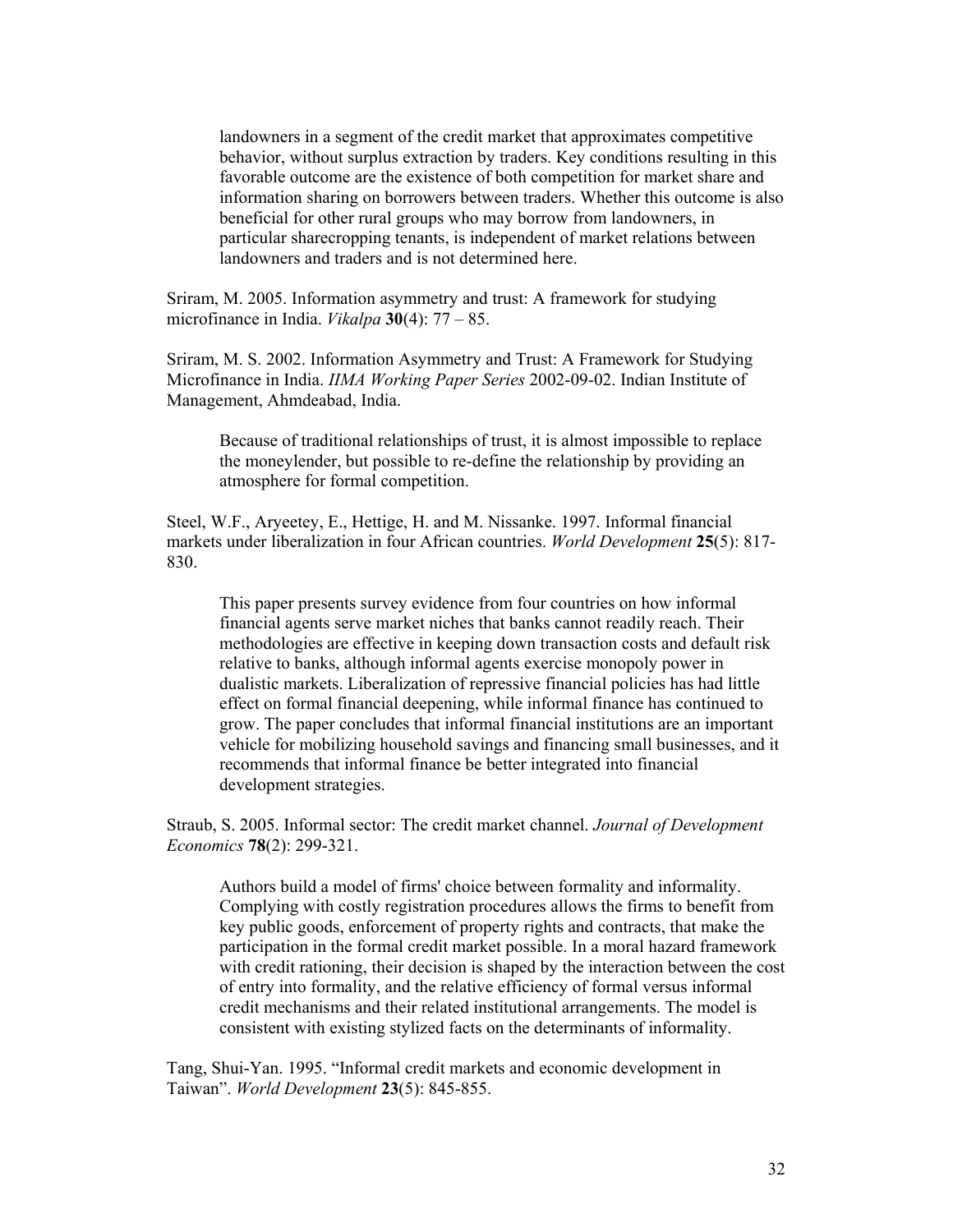Taiwan is a case which shows how informal credit markets help to compensate for the limitations of the formal financial system, especially in satisfying the needs of medium and small enterprises. Government regulations and policies affect the way participants in informal credit markets solve selection, enforcement and incentive problems. Recent changes demonstrate the continued resilience and relevance of informal credit markets during a process of financial liberalization.

Taslim, M. A. 1988. Tenancy and interlocking markets: issues and some evidence. *World Development* **16**(6): 655-666.

It is frequently asserted that the land lease markets in agrarian economies tend to be interlocked with other markets. In recent years a number of theoretical models have been constructed to explain and analyze interlinkages of various markets under cropshare tenancy. However, the empirical basis for such assertions remains very weak. This paper reviews the issues discussed in the literature and attempts empirical verification in the specific context of agriculture of Bangladesh. The evidence presented does not reveal any significant interlinkages of rural markets in Bangladesh.

Tedeschi, G. A. 2006. Here today, gone tomorrow: Can dynamic incentives make microfinance more flexible? *Journal of Development Economics* **80**(1): 84-105.

This paper presents a model of microfinance lending to individuals that uses dynamic incentives, in the form of access to additional loans, to discourage borrowers from strategic default, or the unwillingness to repay a loan once a positive outcome is realized. Authors propose an improvement on contracts currently used by microfinance institutions (MFIs) by endogenizing the default penalty, while constraining the MFI to maintain sustainable lending operations. Furthermore, accounting for the risks that the poor face by including a negative economic shock, authors show that under certain circumstances, the punishment for default need not be a lifetime without loans.

Timberg, T. A. and C. V. Aiyar. 1984. Informal Credit Markets in India. *Economic Development and Cultural Change* **33**(1): 43-59.

Discusses the critical roles played by moneylenders in Indian economy.

Tsai, K.S. 2004. Imperfect Substitutes: The Local Political Economy of Informal Finance and Microfinance in Rural China and India. *World Development* **32**(9): 1487- 1507.

Banking authorities in both China and India have attempted to limit most forms of informal finance by regulating them, banning them, and allowing certain types of microfinance institutions. The latter policy aims to increase the availability of credit to low-income entrepreneurs and eliminate their reliance on usurious financing. Nonetheless, the intended clients of microfinance continue to draw on informal finance in both rural China and India. This article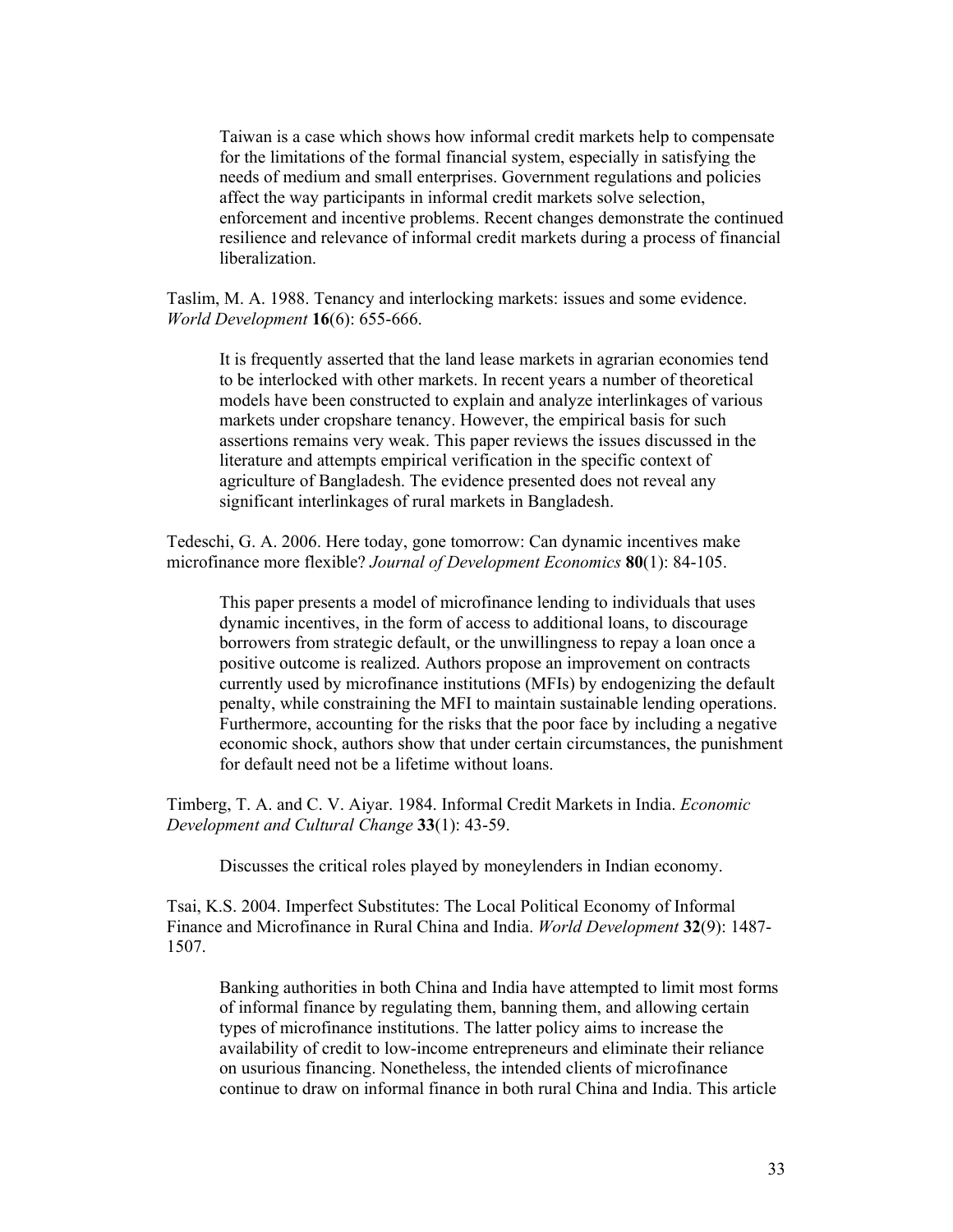argues that the persistence of informal finance may be traced to four complementary reasons––the limited supply of formal credit, limits in state capacity to implement its policies, the political and economic segmentation of local markets, and the institutional weaknesses of many microfinance programs.

Uvin, P., Jain, P. S. and D. Brown. 2000. Think Large and Act Small: Toward a New Paradigm for NGO Scaling Up. *World Development* **28**(8): 1409-1419.

Scaling up is about "expanding impact" and not about "becoming large," the latter being only one possible way to achieve the former. The experiences of five Indian nongovernment organizations (NGOs) suggest the emergence of a new paradigm of scaling up, in which NGOs become catalysts of policy innovations and social capital, creators of programmatic knowledge that can be spun off and integrated into government and market institutions, and builders of vibrant and diverse civil societies. Authors detail the mechanisms by which NGO impact can be scaled up without drastically increasing the size of the organization.

Varghese, A. 2005. Bank-moneylender linkage as an alternative to bank competition in rural credit markets. *Oxford Economic Papers* **57**: 315-335.

This paper proposes a new method in which banks and moneylenders can link in rural credit markets. Banks and moneylenders, two of the major lenders in rural credit markets, differ in their information on borrowers and costs of funds. Due to information constraints, banks must deny further loans to borrowers who cannot repay a certain amount. In the linkage, these borrowers obtain loans from moneylenders, repay the banks, and have continuing access. Authors then evaluate conditions under which the linkage would be preferred to bank competition and find that the linkage dominates for a wide range of parameters. In light of recent proposals to liberalize Indian banking, the analysis provides a cautionary note to the limits of introducing banking competition in rural credit markets and provides an alternative.

Vigenina, D. and A. S. Kritikos. 2004. The individual micro-lending contract: is it a better design than joint-liability? Evidence from Georgia. *Economic Systems* **28**(2): 155-176.

Authors analyze the incentive mechanism of individual micro-lending contracts and authors compare its key factors with those of joint-liability loan contracts. Using the data set, authors firstly show that in the individual contract there are three elements, the demand for non-conventional collateral, a screening procedure which combines new with traditional elements, and dynamic incentives in combination with the termination threat in case of default, which ensure high repayment rates of up to 100%. Authors further show that the jointliability approach may lead to similar repayment rates, although based on a different incentive system. Authors reveal that the target groups which can be efficiently served by either one of the two mechanisms is different. There is no better design than a combination of individually based and joint-liability loan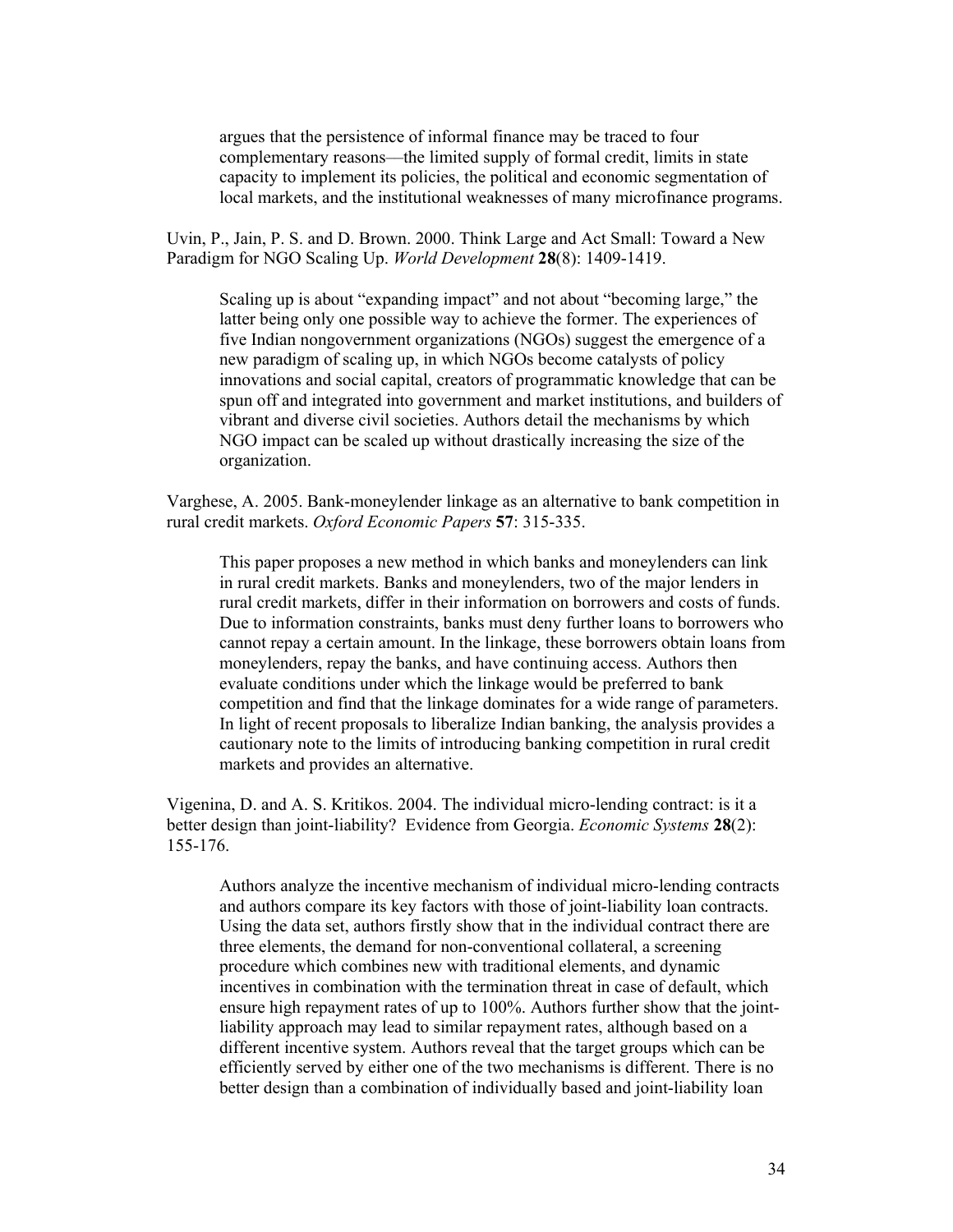contracts if a micro-lender aims to reach all types of micro-entrepreneurs in a certain region.

Vogelgesang, U. 2003. Microfinance in Times of Crisis: The Effects of Competition, Rising Indebtedness, and Economic Crisis on Repayment Behavior. *World Development* **31**(12): 2085-2114.

This paper analyzes repayment determinants for loans from Caja Los Andes, a Bolivian microlender. The analysis focuses on the influence of recent changes in Bolivia. In particular, authors examine the effects of the rapidly growing supply of microloans, the increasing competition, a rising level of indebtedness among microentrepreneurs, and the recent economic crisis. The results show a twofold influence structure of competition and indebtedness. First, clients with loans from multiple sources at the same time are found to be more likely to default than others. Second, clients with given characteristics have an overall better repayment behavior in areas with higher competition and a higher supply of microloans.

Yunus, M. 1998. Alleviating Poverty Through Technology. *Science* **282**: 409-410.

Tere now exists the potential to empower the poor to attain sustenance through credit and self-employment in nearly all parts of the globe, and to link this global network of microcredit borrowers, we have found no better tool than the Internet.

Zeller, M. and M. Sharma. 1998. *Rural Finance and Poverty Alleviation*. International Food Policy Research Institute (IFPRI), Washington, D.C., pp. 32.

In many developing countries, poor rural households face severe constraints when they seek credit from formal lending institutions. Formal financial services such as those offered by banks are often not available to those below the poverty line because of restrictions requiring that loans be backed by collateral. Nor do banks welcome the small amounts the poor want to save. As a result, the poor usually turn first to informal sources such as friends, relatives, or moneylenders, who loan small amounts for short periods, or to informal, indigenous institutions such as savings clubs and lending networks to borrow enough to purchase food and other basic necessities. These informal networks are frequently successful in tiding the poor over difficult times, such as a bad harvest, and they enable poor households to build up savings for investments that can help lift them out of poverty. A recent Food Policy Report, Rural Finance and Poverty Alleviation, by Manfred Zeller and Manohar Sharma, examines the lessons that rural financial institutions such as banks and cooperatives can learn from the informal lending sector. It also considers the roles government should play in the provision of financial services. The report's findings are gleaned from a series of detailed household surveys conducted in nine countries of Asia and Africa: Bangladesh, Cameroon, China, Egypt, Ghana, Madagascar, Malawi, Nepal, and Pakistan. Most of the poor in these countries could benefit from credit, savings, and insurance services, but what is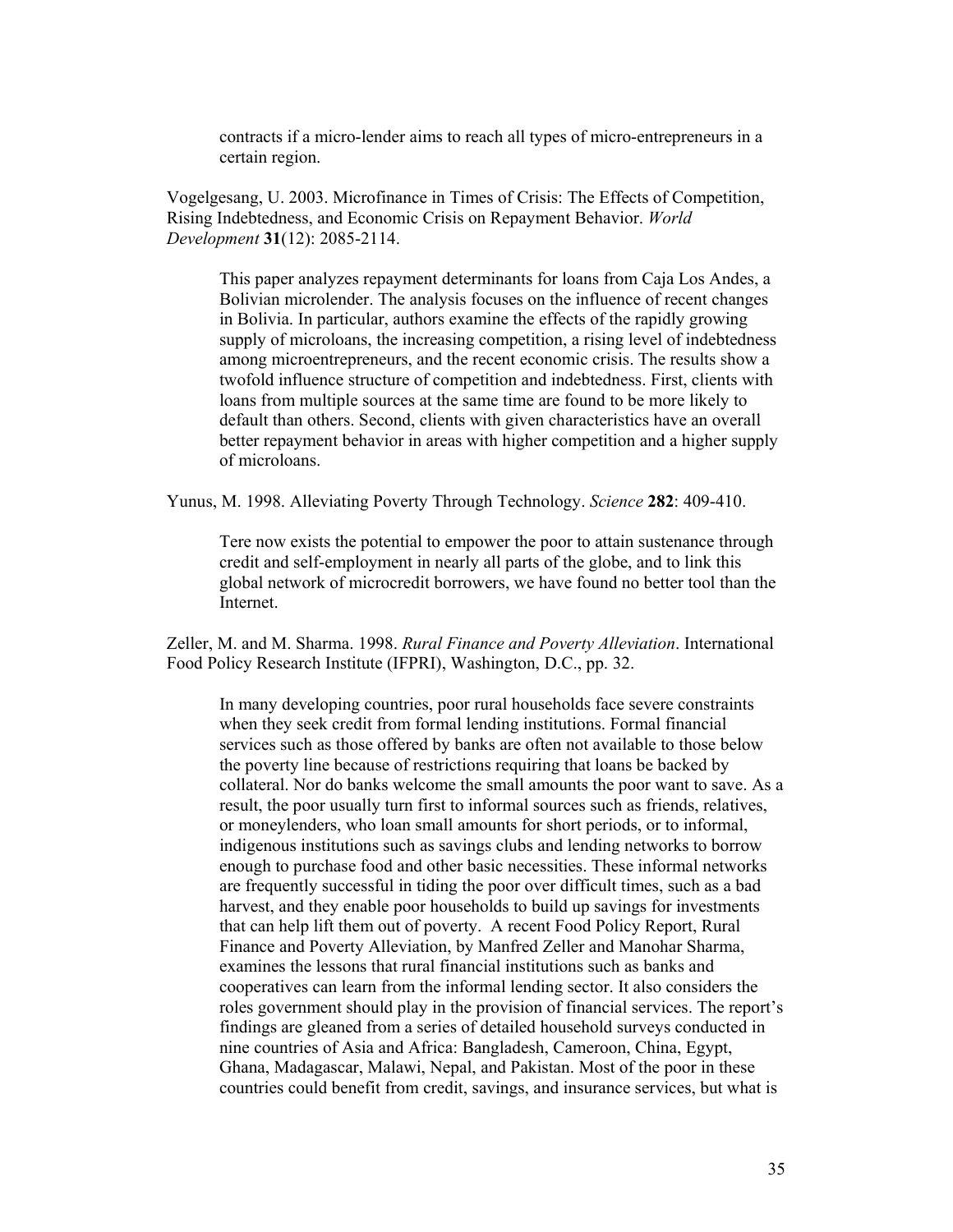available varies greatly from country to country. Lessons to be Learned from Informal Lenders: In looking at the lessons that can be learned from studying the relationship between informal lenders and their poor clients, the report finds the following: (1) A credible long-term relationship is the key to enforcing loan repayment: the borrower will repay the loan if he or she expects to be able to borrow again in the future. (2) Financial services should be tailored to the demand patterns of the borrowers. For example, farm loans that can only be used for seeds or fertilizer reduce the flexibility of the household to make the best use of the loan. (3) Decisionmaking on loans granted should be made at the local level. (4) Institutions ought to have clear plans for loan recovery before lending begins. (5) Group-based transactions hold promise, but more research is needed to compare group lending and saving activities with other memberbased institutions such as credit unions and village banks. (6) Saving services should be provided. (7) Incentives for managers of rural financial programs should be built into the programs.

## **References:**

 $\overline{a}$ 

<sup>1</sup> RBI. 2006. *Report on Trend and Progress of Banking in India, 2005-06*. Reserve Bank of India, New Delhi.

2 Basu, P. 2006. *Improving Access to Finance for India's Rural Poor*. The World Bank, Washington, D.C., pp 119.

3 Vaidyanathan, A. 2006. Why financial system must legitimise moneylenders. *The Hindu Business Line*, 19 October 2006.

4 Moore, F. J. 1954. Money-lenders and co-operators in India. *Economic Development and Cultural Change* **2**(2): 139-159.

5 Metcalf, T. R. 1962. The British and the Moneylender in Nineteenth-Century India. *Journal of Modern History* **34**(4): 390-397.

6 Crosson, P. R. 1975. Institutional obstacles to expansion of world food production. *Science* **188**: 519 – 524.

7 Timberg, T. A. and C. V. Aiyar. 1984. Informal credit markets in India. *Economic Development and Cultural Change* **33**(1): 43-59.

8 Bouman, F.J.A. 1989. *Small, Short and Unsecured: Informal Rural Finance in India*. Oxford University Press, New Delhi.

<sup>9</sup> Sharma, S. and S. Chamala. 2003. Moneylender's positive image: Paradigms and rural development. *Economic and Political Weekly* **38**(17): 1713-1720.

 $10$  Patole, M. & O. Ruthven. 2002. Metro moneylenders: Microcredit providers for Delhi's poor. *Small Enterprise Development* **13**(2): 36-45.

<sup>11</sup> Schrader, H. 1994. Professional moneylenders and the emergence of capitalism in India and Indonesia. *International Sociology* **9**(2): 185 - 208.

 $12$  Nadan, A. 2005. The competitive advantage of moneylenders over banks in rural Palestine. *Journal of the Economic and Social History of the Orient* **48**(1): 1-39.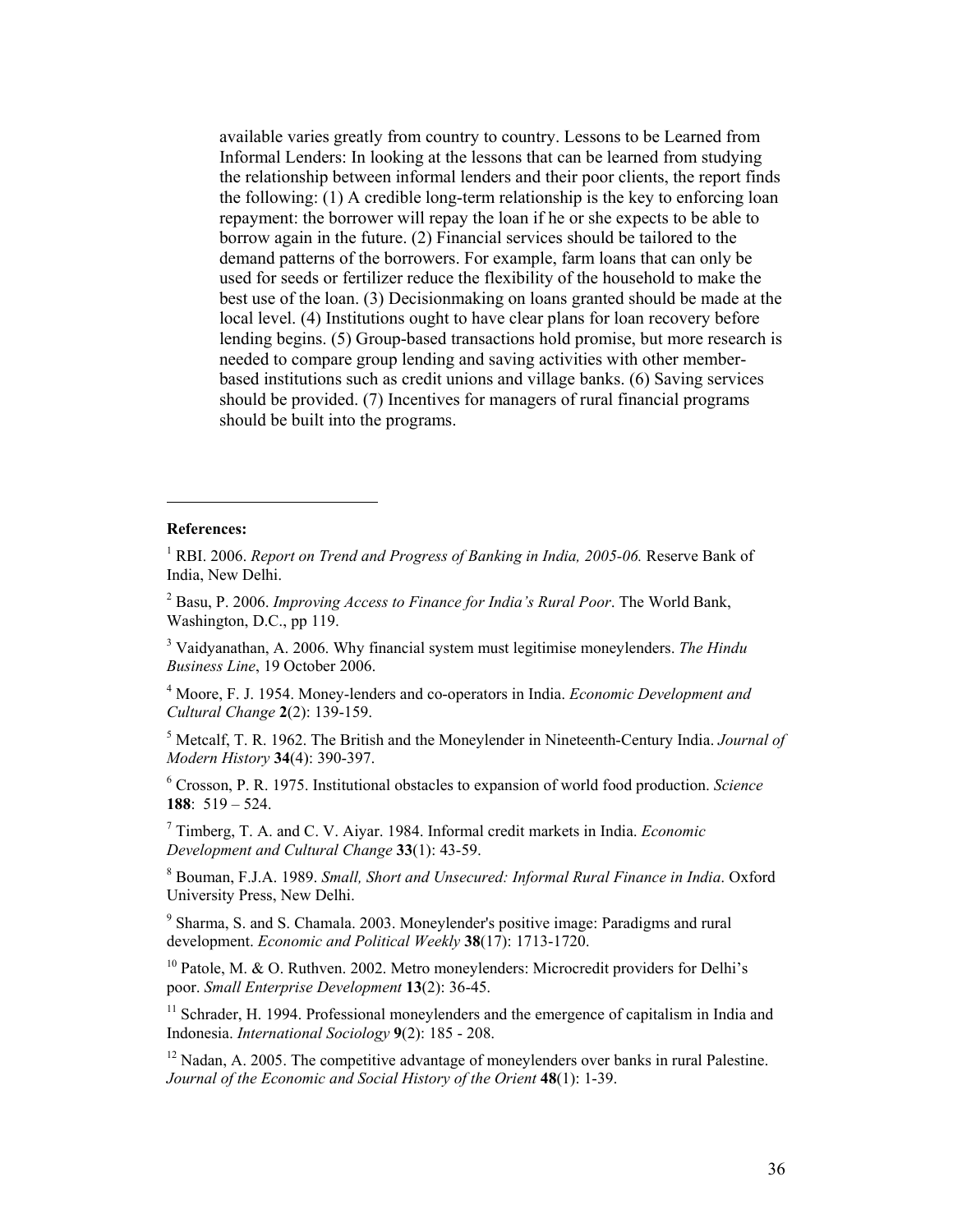13 Bolnick, B. R. 1992. Moneylenders and informal financial markets in Malawi. *World Development* **20**(1): 57-68.

 $\overline{a}$ 

<sup>14</sup> Siyongwana, P. 2004. Informal moneylenders in the Limpopo, Gauteng and Eastern Cape provinces of South Africa. *Development Southern Africa* **21**(5): 851-866.

<sup>15</sup> Leyshon, A., P. Signoretta, D. Knights, C. Alferoff & D. Burton. 2006. Walking with moneylenders: The ecology of the UK home-collected credit industry. *Urban Studies* **43**(1): 161-186.

<sup>16</sup> Seibel, H. D. 2005. Does History Matter? The Old and the New World of Microfinance in Europe and Asia". Paper presented at "From moneylenders to microfinance: Southeast Asia's credit revolution in institutional, economic and cultural perspective"; Asia Research Institute, National University of Singapore 7-8 October 2005.

<sup>17</sup> Times News Network, 2006. Why is a credit card expensive?, The Economic Times, available at http://economictimes.indiatimes.com/articleshow/289978.cms

<sup>18</sup> Bell, C. 1990. Interactions between institutional and informal credit agencies in rural India. *World Bank Economic Review* **4**(3): 297-327.

19 Ghate, P.B. 1992. *Informal Finance: Some Findings from Asia*. Oxford University Press, Hong Kong.

 $20$  P. B. Ghate. 1992. Interaction between the formal and informal financial sectors: The Asian experience*. World Development* **20**(6): 859-872.

21 Fuentes, G. A. 1996. The use of village agents in rural credit delivery. *Journal of Development Studies* 33(2): 188-209.

22 Karmakar, K.G. 1999. *Rural Credit and Self-help Groups: Micro-finance Needs and Concepts in India*. Sage Publications, New Delhi.

<sup>23</sup> Jain. S. 1999. Symbiosis vs. crowding-out: the interaction of formal and informal credit markets in developing countries. *Journal of Development Economics* **59**(2): 419-444.

24 Pagura, M. and Kirsten, M. 2006. Formal—informal financial linkages: lessons from developing countries. *Small Enterprise Development* **17**(1): 16-29.

<sup>25</sup> Varghese, A. 2004. Can moneylenders link with banks? Theory and evidence from Indian villages. The Bush School of Government and Public Service, Bush School Working Paper no. 418. Texas A & M University College Station, U.S.A.

 $26$  Varghese, A. 2005. Bank-moneylender linkage as an alternative to bank competition in rural credit markets. *Oxford Economic Papers* **57**(2): 315-335.

27 Zeller, M. and M. Sharma. 1998. *Rural Finance and Poverty Alleviation*. International Food Policy Research Institute (IFPRI), Washington, D.C., pp. 32.

<sup>28</sup> Amin, S., A. S. Rai and G. Topa. 2003. Does microcredit reach the poor and vulnerable? Evidence from northern Bangladesh. *Journal of Development Economics* **70**(1): 59-82.

 $29$  Jain, S. and G. Mansuri. 2003. A little at a time: the use of regularly scheduled repayments in microfinance programs. *Journal of Development Economics* **72**(1): 253-279.

<sup>30</sup> Mayoux, L. 1998. Women's empowerment and micro-finance programmes: strategies for increasing impact. *Development in Practice* **8**: 235-241.

31 Park, A and C. Ren. 2001. Microfinance with Chinese characteristics. *World Development* **29**: 39-62.